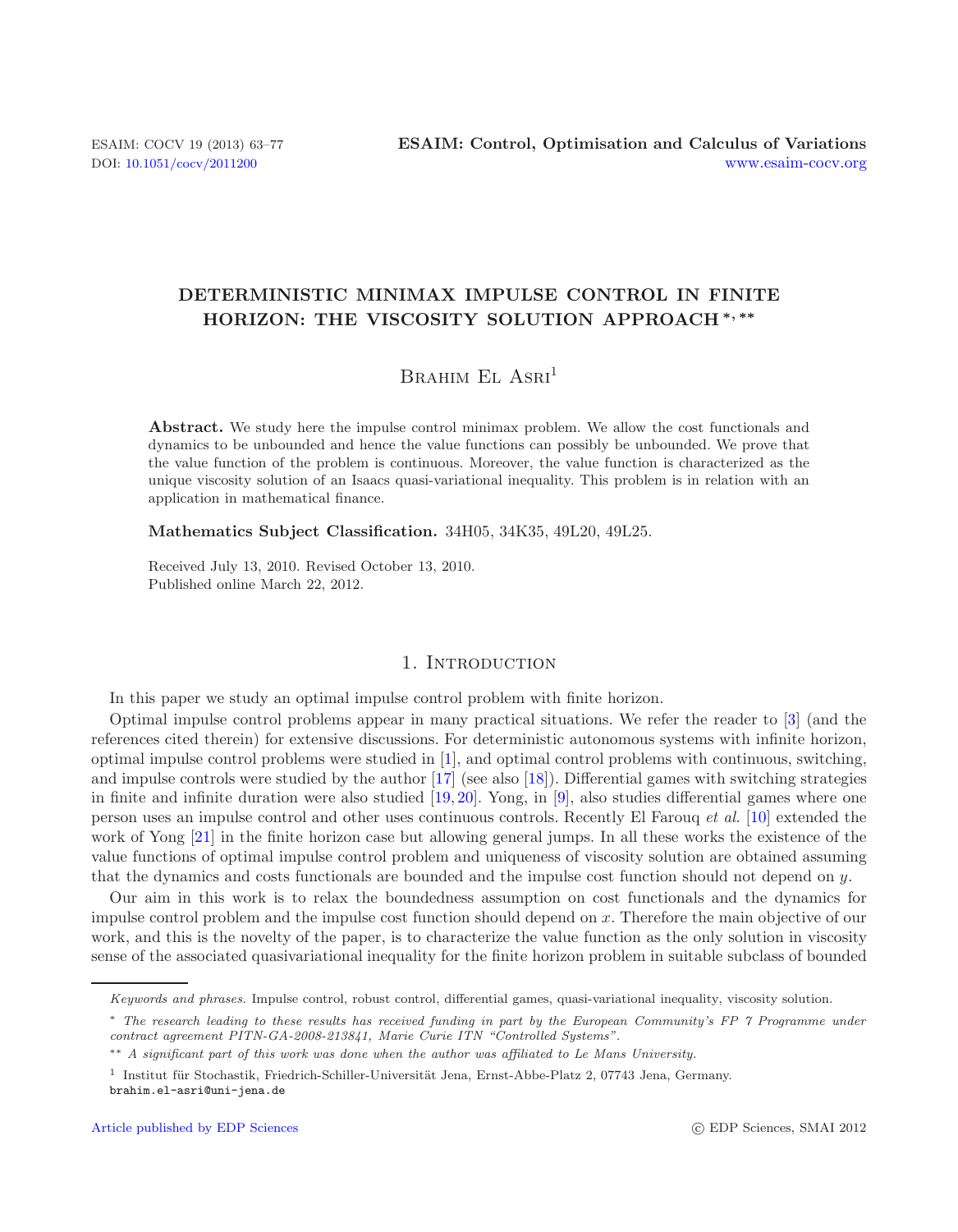from below continuous functions, with linear growth when the dynamics unbounded and costs functionals are bounded from below with linear growth and the impulse cost function depends on  $x$ .

This paper is organized as follows:

In Section 2, we formulate the problem and we give the related definitions. In Section 3, we give some properties of the value function, especially the dynamic programming principle. Further we provide some estimates for the optimal strategy of the optimal impulse control problem which, in combination with the dynamic programming principle, play a crucial role in the proof of the existence of the value function. Section 4 is devoted to the connection between the optimal impulse control problem and quasi-variational inequality. In Section 5, we show that the solution of QVIs is unique in the subclass of bounded from below continuous functions which satisfy a linear growth condition.

# 2. Formulation of the problem and preliminary results

#### **2.1. Setting of the problem**

<span id="page-1-0"></span>Let a two-players differential game system be defined by the solution of following dynamical equations

<span id="page-1-1"></span>
$$
\begin{cases}\n\dot{y}(t) = f(t, y(t), \tau(t)) \\
y(t_0) = x \in \mathbb{R}^m, \\
y(t_k^+) = y(t_k^-) + g(t_k, y(t_k^-), \xi_k), \ t_k \ge t_0, \ \xi_k \ne 0,\n\end{cases}
$$
\n(2.1)

where  $y(t)$  is the state of the system, with values in  $\mathbb{R}^m$ , at time t, x is the initial state. The time variable t belongs to  $[t_0, T]$  where  $0 \le t_0 < T$ , and  $y(t_k^{\pm}) = \lim_{t \to t_k^{\pm}}$  $y(t)$ . We assume that y is left continuous at the times  $t_k$ :

 $y(t_k^-) = y(t_k), k \ge 1.$ 

The system is driven by two controls, a continuous control  $\tau(t) \in \mathcal{K} \in \mathbb{R}^m$ , where K is compact set, and an impulsive control defined by a double sequence  $t_1, \ldots, t_k, \ldots, \xi_1, \ldots, \xi_k, \ldots$ ,

 $k \in \mathbb{N}^* = \mathbb{N} \setminus \{0\}$ , where  $t_k$  are the strategy,  $t_k \leq t_{k+1}$  and  $\xi_k \in \mathbb{R}^m$  the control at time  $t_k$  of the jumps in  $y(t_k)$ . Let  $\mathcal{S} := ((t_k)_{k\geq 1}, (\xi_k)_{k\geq 1})$  the set of these strategies denoted by  $\mathcal{D}$ .

For any initial condition  $(t_0, x)$ , controls  $\tau(\cdot)$  and S generate a trajectory  $y(\cdot)$  of this system. The pay-off is given by the following:

$$
J(t_0, x, S, \tau(.)) = \int_{t_0}^T \psi(s, y(s), \tau(s))ds + \sum_{k \ge 1} C(t_k, y(t_k), \xi_k) 1\!\!1_{[t_k \le T]} + G(y(T)),
$$
\n(2.2)

where if  $t_k = T$  for some k then we take  $G(y(T)) = G(y(T^+))$ . The term  $C(t_k, y(t_k), \xi_k)$  is called the impulse cost. It is the cost when player-ξ makes an impulse  $\xi_k$  at time  $t_k$ . In the game, player-ξ would like to minimize the pay-off [\(2.2\)](#page-1-0) by choosing suitable impulse control  $\xi(.)$ , whereas player- $\tau$  wants to maximize the pay-off (2.2) by choosing a proper control

 $\tau(.) \in \Omega = \{$  measurable functions  $[t_0, T] \to \mathcal{K}\}.$ 

We shall sometimes write  $\tau \in \Omega$  instead of  $\tau(.) \in \Omega$ .

We now define the admissible strategies  $\varphi$  for the minimizing impulse control  $\mathcal{D}$ , as non-anticipative strategies. We shall let  $\mathcal{D}_a$  be the set of all such non-anticipative strategies.

**Definition 2.1.** A map  $\varphi : \Omega \to \mathcal{S}$  is called a non-anticipative strategy if for any two controls  $\tau_1(.)$  and  $\tau_2(.)$ , and any  $t \in [t_0, T]$ , the condition on their restrictions to  $[t_0, t] \colon \tau_1|_{[t_0, t]} = \tau_2|_{[t_0, t]}$  implies  $\varphi(\tau_1)|_{[t_0, t]} = \varphi(\tau_2)|_{[t_0, t]}.$ 

In the next, we define the value function of the problem  $v : [0, T] \times \mathbb{R}^m \to \mathbb{R}$  as

$$
v(t_0, x) = \inf_{\varphi \in \mathcal{D}_a} \sup_{\tau(.) \in \Omega} J(t_0, x, \varphi(\tau(.)), \tau(.)).
$$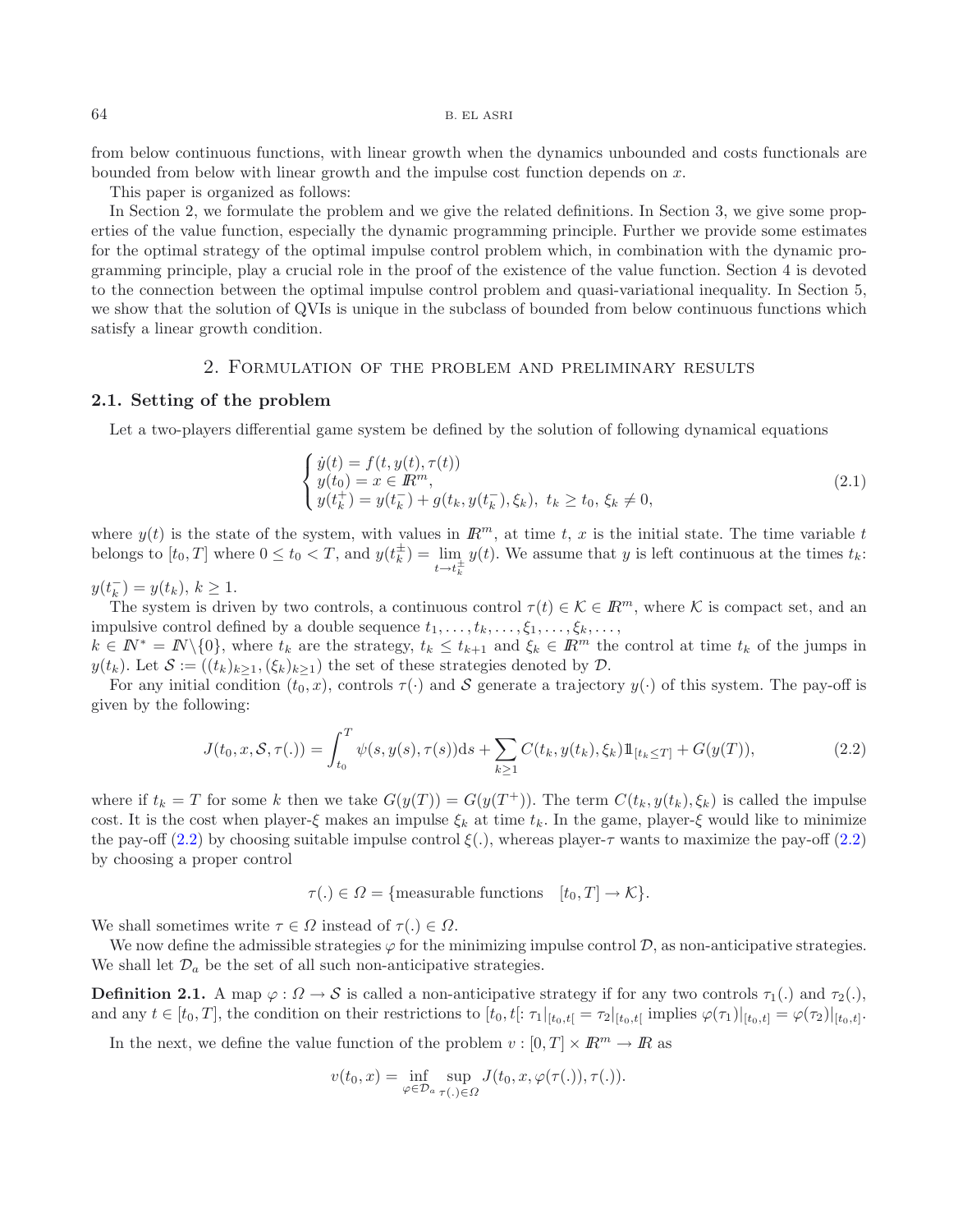## **2.2. Assumptions**

Throughout this paper T (resp.  $m$ ) is a fixed real (resp. integer) positive constant. Let us now consider the followings:

(1) f :  $[0, T] \times \mathbb{R}^m \times \mathcal{K} \to \mathbb{R}^m$  and  $q : [0, T] \times \mathbb{R}^m \times \mathbb{R}^m \to \mathbb{R}^m$  are two continuous functions for which there exists a constant  $C \geq 0$  such that for any  $t \in [0, T]$ ,  $\tau \in \mathcal{K}$  and  $\xi, x, x' \in \mathbb{R}^m$ 

<span id="page-2-0"></span>
$$
|f(t, x, \tau)| + |g(t, x, \xi)| \le C(1 + |x|) \quad \text{and}
$$
  

$$
|g(t, x, \xi) - g(t, x', \xi)| + |f(t, x, \tau) - f(t, x', \tau)| \le C|x - x'|;
$$
 (2.3)

(2)  $C : [0, T] \times \mathbb{R}^m \times \mathbb{R}^m \to \mathbb{R}$ , is continuous with respect to t and  $\xi$  uniformly in x with linear growth

$$
|C(t, x, \xi)| \le C(1+|x|), \ \forall (t, x, \xi) \in [0, T] \times I\!\!R^m \times I\!\!R^m.
$$

Moreover we assume that there exists a constant  $\alpha > 0$  such that for any  $(t, x, \xi) \in [0, T] \times \mathbb{R}^m \times \mathbb{R}^m$ ,

$$
C(t, x, \xi) \ge \alpha; \tag{2.4}
$$

(3)  $\psi : [0, T] \times \mathbb{R}^m \times \mathcal{K} \to \mathbb{R}$  is continuous with respect to t and  $\tau$  uniformly in x with linear growth,

$$
|\psi(t, x, \tau)| \le C(1+|x|), \ \forall (t, x, \tau) \in [0, T] \times I\!\!R^m \times \mathcal{K},\tag{2.5}
$$

and is bounded from below;

(4)  $G: \mathbb{R}^m \to \mathbb{R}$  is uniformly continuous with linear growth

$$
|G(x)| \le C(1+|x|), \ \forall x \in \mathbb{R}^m,\tag{2.6}
$$

and is bounded from below.

These properties of f and g imply in particular that  $y(t)_{0\leq t\leq T}$  solution of the standard DE [\(2.1\)](#page-1-1) exists and is unique, for any  $t \in [0, T]$  and  $x \in \mathbb{R}^m$ .

#### **2.3. Admissible strategies**

We want to investigate the problem of minimizing sup  $J$  through the impulse control. We mean to allow  $\tau \in \Omega$ closed loop strategies for the minimizing control. We remark that, being only interested in the inf sup problem, and not a possible saddle point.

**Theorem 2.2.** *Under the standing assumptions (Sect. 2.2) the value function* v *is bounded from below with linear growth.*

 $\sum_{k\geq 1} C(t_k, y(t_k), \xi_k) \mathbb{1}_{[t_k \leq T]} = 0.$ *Proof.* Consider the particular strategy in  $\mathcal{D}_a$  is the one where we have no impulse time. In this case

$$
v(t,x) \le \sup_{\tau \in \Omega} \left[ \int_t^T \psi(s,y(s),\tau(s))ds + G(y(T)) \right].
$$

Since  $\psi$  and G are linear growth, then

$$
v(t,x) \le \int_t^T C(1+|y(s)|)ds + C(1+|y(T)|).
$$

Now by using standard estimates from ODE, Gronwall's Lemma and the strategy where we have no impulse time, we can show that

$$
|y(t)| \le C(1+|x|),
$$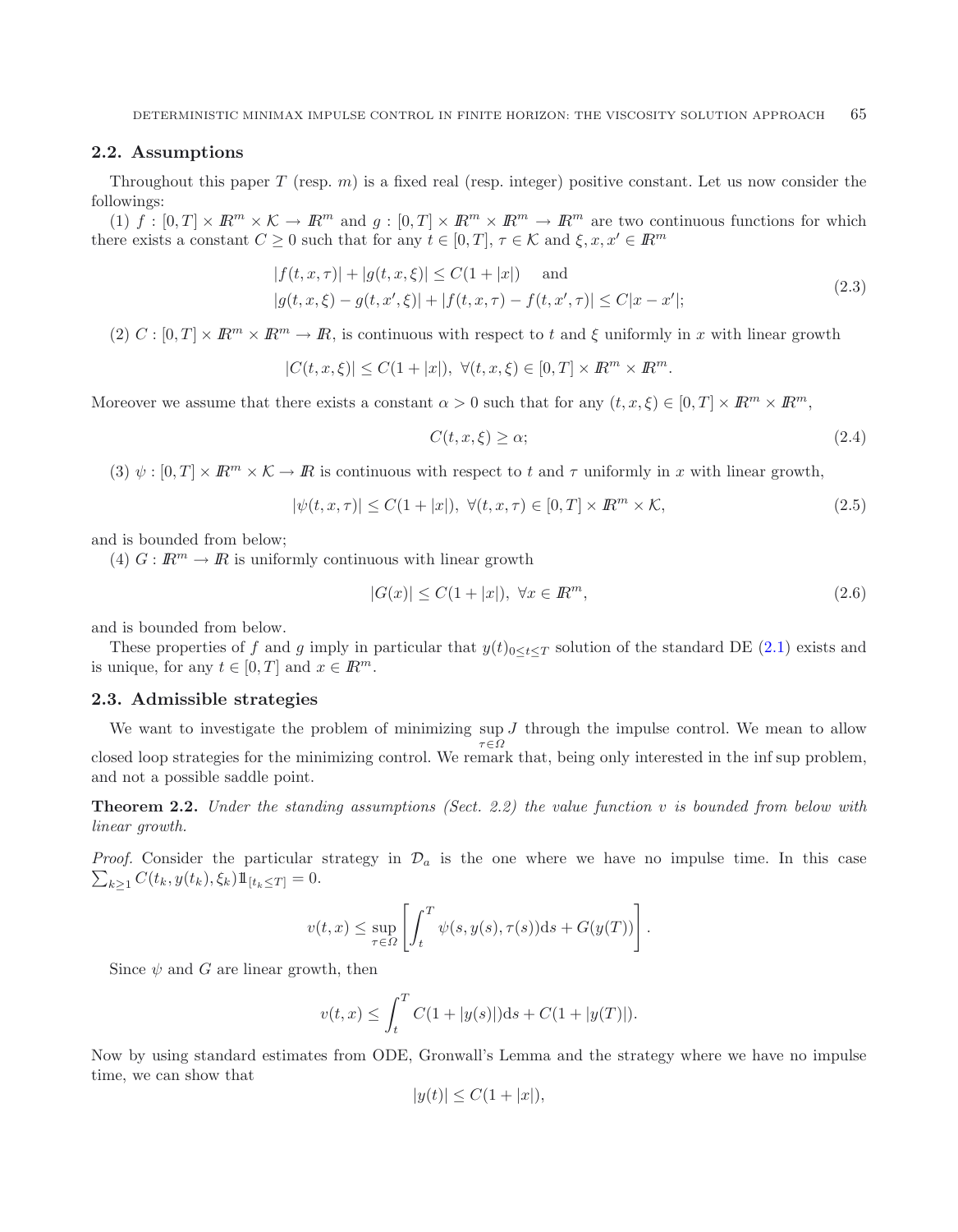where  $C$  is constant of  $T$ . Hence using this estimate we get

<span id="page-3-0"></span> $v(t, x) \leq C(1 + |x|).$ 

On the other hand, since the cost  $C(t_k, y(t_k), \xi_k)$  are non negative functions and since  $\psi$  and G are bounded from below, then  $v$  is bounded from below.  $\Box$ 

We are now giving some properties of the admissible strategy.

**Proposition 2.3.** Let  $\varphi$  be a non-anticipative nearly optimal strategy composed of impulse control  $(\delta, \xi)$  $((t_n)_{n\geq 1},(\xi_n)_{n\geq 1})$ *. Then:* 

$$
\sum_{k\geq 1} C(t_k, y(t_k), \xi_k) 1\!\!1_{[t_k\leq T]} \leq C(1+|x|).
$$

*There exists a positive constant* C *which does not depend on* t *and* x *such that:*

$$
\forall n \ge 1, \ \mathbb{1}_{[t_n \le T]} \le \frac{C(1+|x|)}{n}.\tag{2.7}
$$

*Proof.* Recall the characterization of  $(2.2)$  that reads as:

$$
v(t,x) = \inf_{\varphi \in \mathcal{D}_{a}} \sup_{\tau(.) \in \Omega} \left[ \int_t^T \psi(s, y(s), \tau(s)) ds + \sum_{k \ge 1} C(t_k, y(t_k), \xi_k) 1\!\!1_{[t_k \le T]} + G(y(T)) \right].
$$

Let us choose a non-anticipative nearly optimal strategy  $\varphi$  composed of impulse control  $(\delta, \xi)$  =  $((t_n)_{n\geq 1},(\xi_n)_{n\geq 1})$  such that:

$$
\int_t^T \psi(s, y(s), \tau(s)) ds + \sum_{k \ge 1} C(t_k, y(t_k), \xi_k) 1\!\!1_{[t_k \le T]} + G(y(T)) \le v(t, x) + 1.
$$

Since  $v(t, x) \leq C(1+|x|)$  and since  $\psi$  and G are bounded from below then we have

$$
\sum_{k\geq 1} C(t_k, y(t_k), \xi_k) 1\!\!1_{[t_k\leq T]} \leq C(1+|x|).
$$

Next we show [\(2.7\)](#page-3-0). Taking into account that  $C(t, y, \xi) \ge \alpha > 0$  for any  $(t, y, \xi) \in [t_0, T] \times \mathbb{R}^m \times \mathbb{R}^m$  we obtain:

$$
\sum_{k\geq 1} \alpha 1\!\!1_{[t_k\leq T]} \leq C(1+|x|).
$$

But for any  $k \leq n$ ,  $[t_n \leq T] \subset [t_k \leq T]$  then:

$$
\alpha n \mathbb{1}_{[t_n \leq T]} \leq C(1+|x|).
$$

Finally taking into account  $\alpha > 0$ , we obtain the desired result.  $\Box$ 

It may be to the best advantage of the minimizer to make a jump at some time  $t$ , immediately followed, at the same time, by another jump, and so on. As any such jump entails a cost not less than  $\alpha$ , from Proposition 2.3 the number of jumps may be restricted, with no loss of generality, to be less than  $\overline{k} = \frac{C}{\alpha}(1+|x|)$ . To allow for the possibility of several successive but simultaneous jumps, we proceed as follows. Let

$$
E = \bigcup_{n=1}^{k} (I\!\!R^m)^n.
$$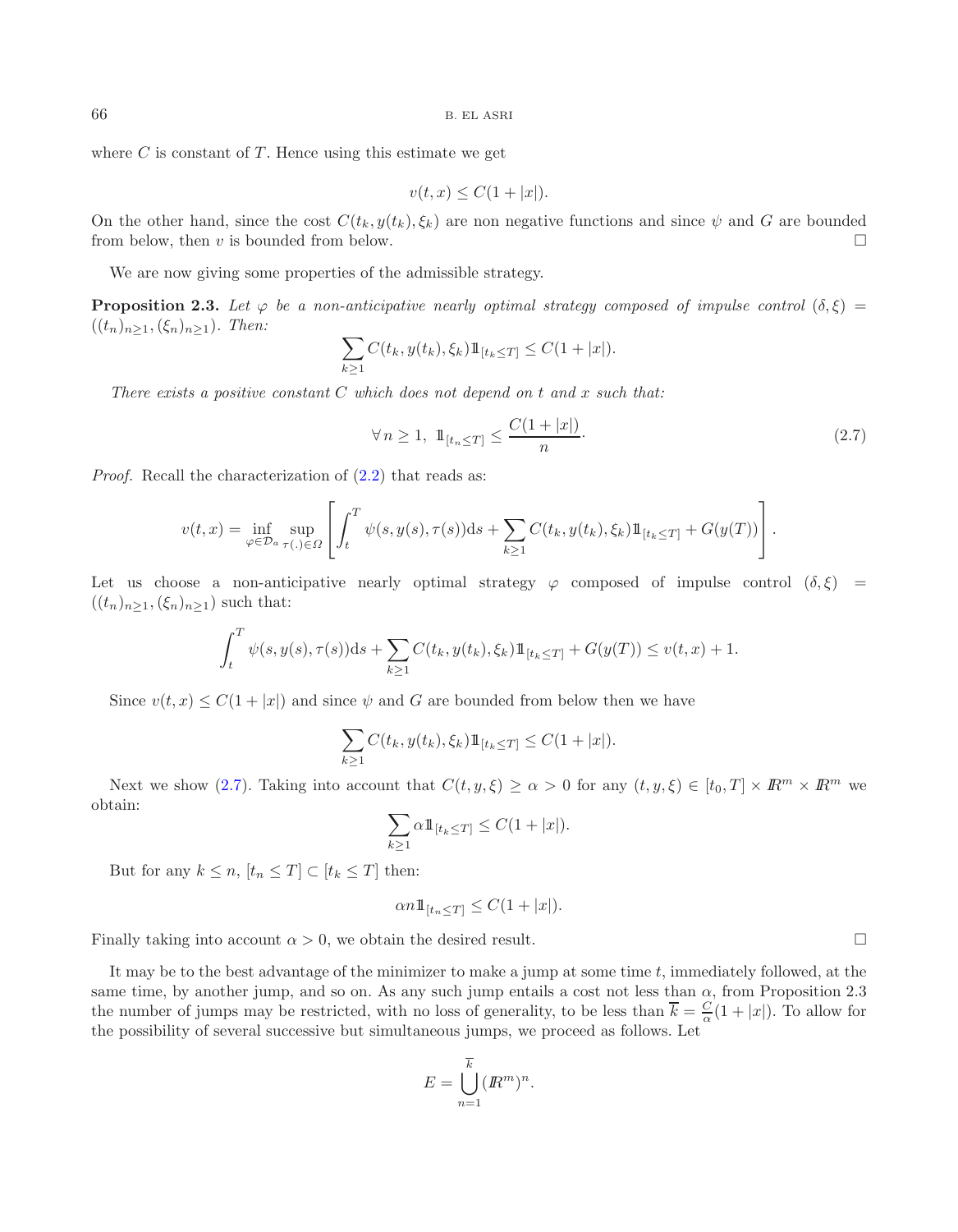We extend g and C from  $\mathbb{R}^m$  to E in the natural way: let  $\xi \in (\mathbb{R}^m)^p$  be a multiple jump of multiplicity p. Let  $(\xi^1, \xi^2, \dots, \xi^p)$  be its components. For a given  $y \in \mathbb{R}^m$ , let  $z_0 = y$ , and for  $l \in \{1, \dots, p\}$ ,  $z_l = z_{l-1} + g(t, z_{l-1}, \xi^l)$ . Then we set

$$
g(t, y, \xi) = z_p - y, \qquad C(t, y, \xi) = \sum_{l=1}^p C(t, z_{l-1}, \xi^l).
$$

There is no point in considering the possibility of several successive multiple jumps at the same jump time, since a sequence of simultaneous multiple jumps is a multiple jump.

From now on, when we refer to jumps, it will always be multiple jumps, unless specifically referred to as simple jumps. Simple jumps are the same thing as a multiple jump of multiplicity 1. And of course, in a control  $(t_k, \xi_k)$  the  $\xi_k$  are to be considered as multiple jumps. But the  $t_k$  's are always assumed to be distinct.

We also state the following definition:

**Definition 2.4.** For any function  $v : [t_0, T] \times \mathbb{R}^m \to \mathbb{R}$ , let the operator N be given by

$$
N[v](t, x) = \inf_{\xi \in E} [v(t, x + g(t, x, \xi)) + C(t, x, \xi)].
$$

### 3. The value function

#### **3.1. Dynamic programming principle**

The dynamic programming principle is a well-known property in optimal impulse control. In our optimal control problem, it is formulated as follows:

**Theorem 3.1** ([\[10\]](#page-13-3), Prop. 3.1). *The value function*  $v(.,.)$  *satisfies the following optimality principle: for all*  $t \le t' \in [t_0, T]$  *and*  $x \in \mathbb{R}^m$ *,* 

$$
v(t,x) = \inf_{\varphi \in \mathcal{D}_a} \sup_{\tau \in \Omega} \left[ \int_t^{t'} \psi(s,y(s),\tau(s))ds + \sum_{k \ge 1, \, t_k < t'} C(t_k,y(t_k),\xi_k) 1\!\!1_{[t_k \le T]} + 1\!\!1_{[t' \le T]} v(t',y(t')) \right],
$$

*and*

$$
v(t,x) = \inf_{\varphi \in \mathcal{D}_a} \sup_{\tau \in \Omega} \left[ \int_t^{t_n} \psi(s,y(s),\tau(s))ds + \sum_{1 \le k < n} C(t_k,y(t_k),\xi_k) 1\!\!1_{[t_k \le T]} + 1\!\!1_{[t_n \le T]} v(t_n,y(t_n)) \right],
$$

*where*  $((t_n)_{n>1},(\xi_n)_{n>1})$  *be an admissible control.* 

**Proposition 3.2.** *The value function* v(., .) *has the following property: for all*  $t \in [t_0, T]$  *and*  $x \in \mathbb{R}^m$ *,* 

$$
v(t, x) \le N[v](t, x).
$$

*Proof.* Assume first that for some x and t:

$$
v(t, x) > N[v](t, x).
$$

Then we have for  $t \leq t'$ :

$$
\inf_{\varphi \in \mathcal{D}_a} \sup_{\tau \in \Omega} \left[ \int_t^{t'} \psi(s, y(s), \tau(s)) ds + \sum_{k \ge 1, t_k < t'} C(t_k, y(t_k), \xi_k) 1\!\!1_{[t_k \le T]} + 1\!\!1_{[t' \le T]} v(t', y(t')) \right]
$$
  
> 
$$
\inf_{\xi \in E} [v(t, x + g(t, x, \xi)) + C(t, x, \xi)].
$$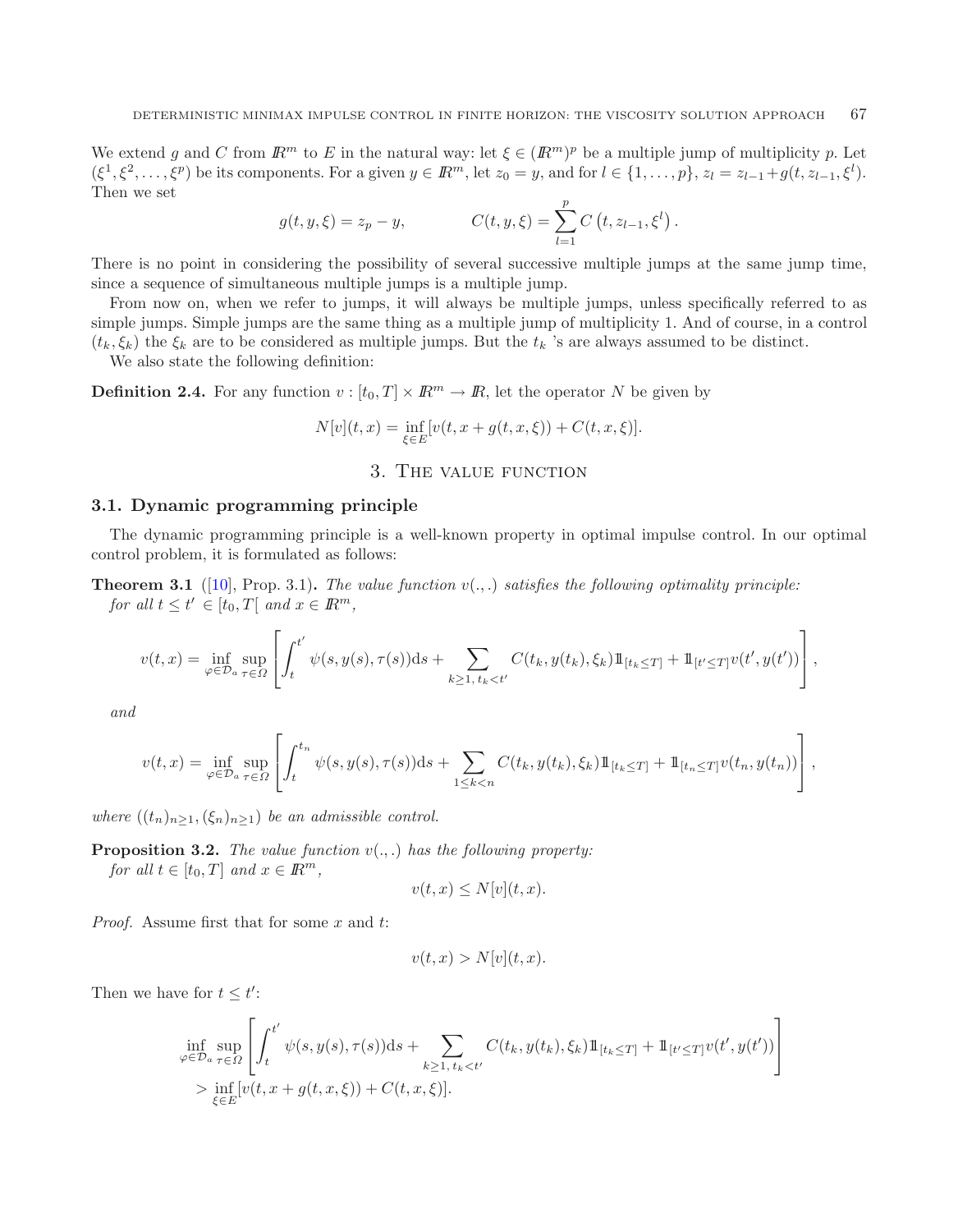Among the admissible strategy  $\varphi^{\epsilon}$ 's there are those that place a jump at time t.

$$
\sup_{\tau \in \Omega} \left[ \int_t^{t'} \psi(s, y(s), \tau(s)) ds + \sum_{k \ge 1, t_k < t'} C(t_k, y(t_k), \xi_k) 1\!\!1_{[t_k < T]} + 1\!\!1_{[t' < T]} v(t', y(t')) \right]
$$
  
>  $v(t, x + g(t, x, \xi)) + C(t, x, \xi) - \epsilon$ .

Now, pick  $\tau_1$  such that

$$
\int_{t}^{t'} \psi(s, y(s), \tau_1(s)) ds + \sum_{k \ge 1, t_k < t'} C(t_k, y(t_k), \xi_k) 1\!\!1_{[t_k \le T]} + 1\!\!1_{[t' \le T]} v(t', y(t')) + \epsilon
$$
\n
$$
\ge \sup_{\tau \in \Omega} \left[ \int_{t}^{t'} \psi(s, y(s), \tau(s)) ds + \sum_{k \ge 1, t_k < t'} C(t_k, y(t_k), \xi_k) 1\!\!1_{[t_k \le T]} + 1\!\!1_{[t' \le T]} v(t', y(t')) \right],
$$

which implies that:

$$
\int_{t}^{t'} \psi(s, y(s), \tau_1(s)) ds + \sum_{k \ge 1, t_k < t'} C(t_k, y(t_k), \xi_k) 1\!\!1_{[t_k \le T]} + 1\!\!1_{[t' \le T]} v(t', y(t')) + \epsilon
$$
  
>  $v(t, x + g(t, x, \xi)) + C(t, x, \xi) - \epsilon$ .

Choosing now  $t' = t$ , yields the relation

$$
\epsilon + v(t, x + g(t, x, \xi)) > v(t, x + g(t, x, \xi)) + C(t, x, \xi) - \epsilon.
$$

By sending  $\epsilon \to 0$ , we obtain  $C(t, x, \xi) < 0$ , which is a contradiction.

#### **3.2. Continuity of value function**

In this section we prove the continuity of the value function. The main result of this section can be stated as follows.

We first present some preliminary results on  $y(.)$ . Consider  $\varphi \in \mathcal{D}_a$  and  $(\tau(.)$ ,  $\varphi(\tau(.))$ , composed of jumps instants  $t_1, t_2,...,t_n$  in the interval  $[t, T]$ , with jumps  $\xi_1, \xi_2,..., \xi_n$ , and let  $y_1(.)$  and  $y_2(.)$  be the trajectories generated by  $\mathcal{D}_a$ , from  $y_i(t) = x_i$ ,  $i = 1, 2$ .

**Lemma 3.3.** *There exists a constant* C *such that for any*  $s \in [t, T]$ *,*  $x_1, x_2 \in \mathbb{R}^m$ *, and*  $k \in \{1, 2, ..., n\}$ 

$$
|y_1(s) - y_2(s)| \le \exp(C(s-t))(1+C)^n |x_1 - x_2|.
$$
\n(3.1)

*Proof.* By the Lipschitz continuity of f and Gronwall's lemma, we have

$$
|y_1(s) - y_2(s)| \le \exp(C(s-t))(1+C)|x_1 - x_2|, \quad \forall s \in [t, t_1].
$$

Next let us show for an impulse time

$$
|y_1(t_k^+) - y_2(t_k^+)| \le \exp(C(t_k - t))(1+C)^k |x_1 - x_2|.
$$

Looking more carefully at the first jump and using the Lipschitz continuity of  $g$ , we have

$$
|y_1(t_1^+) - y_2(t_1^+)| = |y_1(t_1^-) + g(t_1^-, y_1(t_1^-), \xi_1) - y_2(t_1^-) - g(t_1^-, y_2(t_1^-), \xi_1)|
$$
  
\n
$$
\leq (1+C)|y_1(t_1^-) - y_2(t_1^-)|
$$
  
\n
$$
\leq \exp(C(t_1-t))(1+C)|x_1 - x_2|.
$$
\n(3.2)

<span id="page-5-0"></span> $\Box$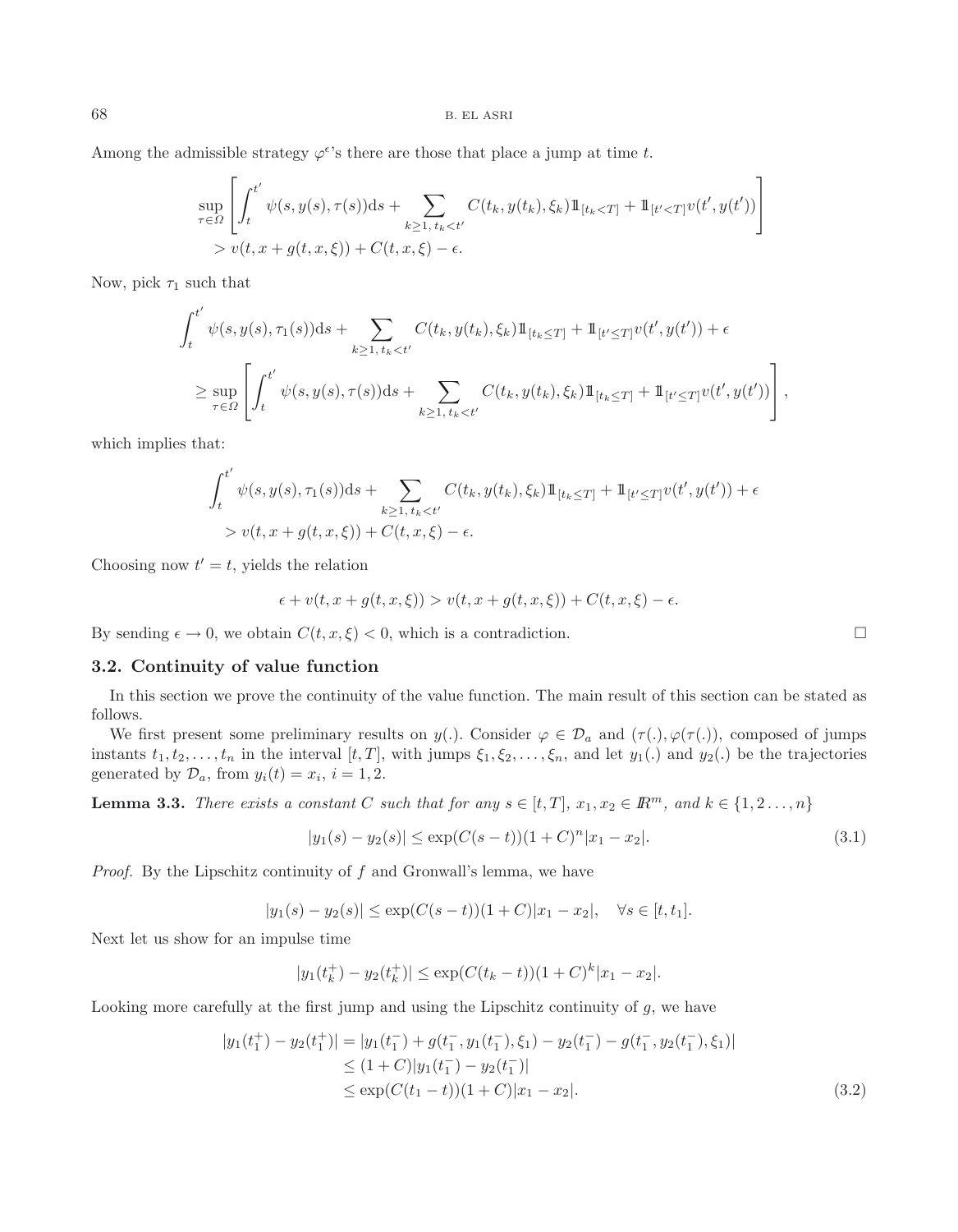The above assertion is obviously true for  $k = 1$ . Suppose now it holds true at step k. Then, at step  $k + 1$ ,

$$
|y_1(t_{k+1}^+) - y_2(t_{k+1}^+)| \le (1+C)|y_1(t_{k+1}^-) - y_2(t_{k+1}^-)|
$$
  
\n
$$
\le (1+C)|y_1(t_k^+) - y_2(t_k^+)| \exp(C(t_{k+1}^- - t_k^+))
$$
  
\n
$$
\le \exp(C(t_{k+1} - t))(1+C)^{k+1}|x_1 - x_2|.
$$
\n(3.3)

Finally

$$
|y_1(s) - y_2(s)| \le \exp(C(s-t))(1+C)^n |x_1 - x_2|, \quad \forall s \in [0, T].
$$

We are now ready to give the main theorem of this article.

**Theorem 3.4.** *The value function*  $v : [0, T] \times \mathbb{R}^m \to \mathbb{R}$  *is continuous in t and x.* 

*Proof.* Let us consider  $\epsilon > 0$  and  $(t', x') \in B((t, x), \epsilon)$  and let us consider the following set of strategies:

$$
\tilde{D}_a := \left\{ (\delta, \xi) = ((t_n)_{n \ge 1}, (\xi_n)_{n \ge 1}) \in \mathcal{D}_a \text{ such that } \forall n \ge 1, \mathbb{1}_{[\tau_n \le T]} \le \frac{C(1 + (\epsilon + |x|))}{n} \right\}.
$$

From Proposition 2.3, the impulse control of non-anticipative strategy optimal  $(\delta, \xi)$  belongs to  $D_a$ .

First let us show that  $v$  is upper semi-continuous. Recall the characterization of dynamical programming principle that reads as

$$
v(t,x) = \inf_{\varphi \in \tilde{D}_a} \sup_{\tau \in \Omega} \left[ \int_t^{t_n} \psi(s,y(s),\tau(s))ds + \sum_{1 \le k < n} C(t_k,y(t_k),\xi_k) 1\!\!1_{[t_k \le T]} + 1\!\!1_{[t_n \le T]} v(t_n,y(t_n)) \right],
$$
\n
$$
v(t',x') = \inf_{\varphi \in \tilde{D}_a} \sup_{\tau \in \Omega} \left[ \int_{t'}^{t_n} \psi(s,y'(s),\tau(s))ds + \sum_{1 \le k < n} C(t_k,y'(t_k),\xi_k) 1\!\!1_{[t_k \le T]} + 1\!\!1_{[t_n \le T]} v(t_n,y'(t_n)) \right].
$$

Fix an arbitrary  $\epsilon^1 > 0$ . Let  $\varphi = ((t_n)_{n \geq 1}, (\xi_n)_{n \geq 1})$  belongs to  $\tilde{D}_a$  such that

$$
\sup_{\tau \in \Omega} \left[ \int_{t}^{t_n} \psi(s, y(s), \tau(s)) ds + \sum_{1 \le k < n} C(t_k, y(t_k), \xi_k) 1\!\!1_{[t_k \le T]} + 1\!\!1_{[t_n \le T]} v(t_n, y(t_n)) \right]
$$
\n
$$
\le \inf_{\varphi \in \tilde{D}_a} \sup_{\tau \in \Omega} \left[ \int_{t}^{t_n} \psi(s, y(s), \tau(s)) ds + \sum_{1 \le k < n} C(t_k, y(t_k), \xi_k) 1\!\!1_{[t_k \le T]} + 1\!\!1_{[t_n \le T]} v(t_n, y(t_n)) \right] + \epsilon^1
$$
\n
$$
= v(t, x) + \epsilon^1.
$$

Also,

$$
v(t',x') \leq \sup_{\tau \in \Omega} \left[ \int_{t'}^{t_n} \psi(s,y'(s),\tau(s)) \mathbb{1}_{[s \geq t']} ds + \sum_{1 \leq k < n} C(t_k,y'(t_k),\xi_k) \mathbb{1}_{[t_k \leq T]} + \mathbb{1}_{[t_n \leq T]} v(t_n,y'(t_n)) \right].
$$

Now pick  $\tau_1$  such that

$$
\sup_{\tau \in \Omega} \left[ \int_{t'}^{t_n} \psi(s, y'(s), \tau(s)) \mathbb{1}_{[s \ge t']} ds + \sum_{1 \le k < n} C(t_k, y'(t_k), \xi_k) \mathbb{1}_{[t_k \le T]} + \mathbb{1}_{[t_n \le T]} v(t_n, y'(t_n)) \right]
$$
\n
$$
\le \int_{t'}^{t_n} \psi(s, y'(s), \tau^1(s)) \mathbb{1}_{[s \ge t']} ds + \sum_{1 \le k < n} C(t_k, y'(t_k), \xi_k) \mathbb{1}_{[t_k \le T]} + \mathbb{1}_{[t_n \le T]} v(t_n, y'(t_n)) + \epsilon^1.
$$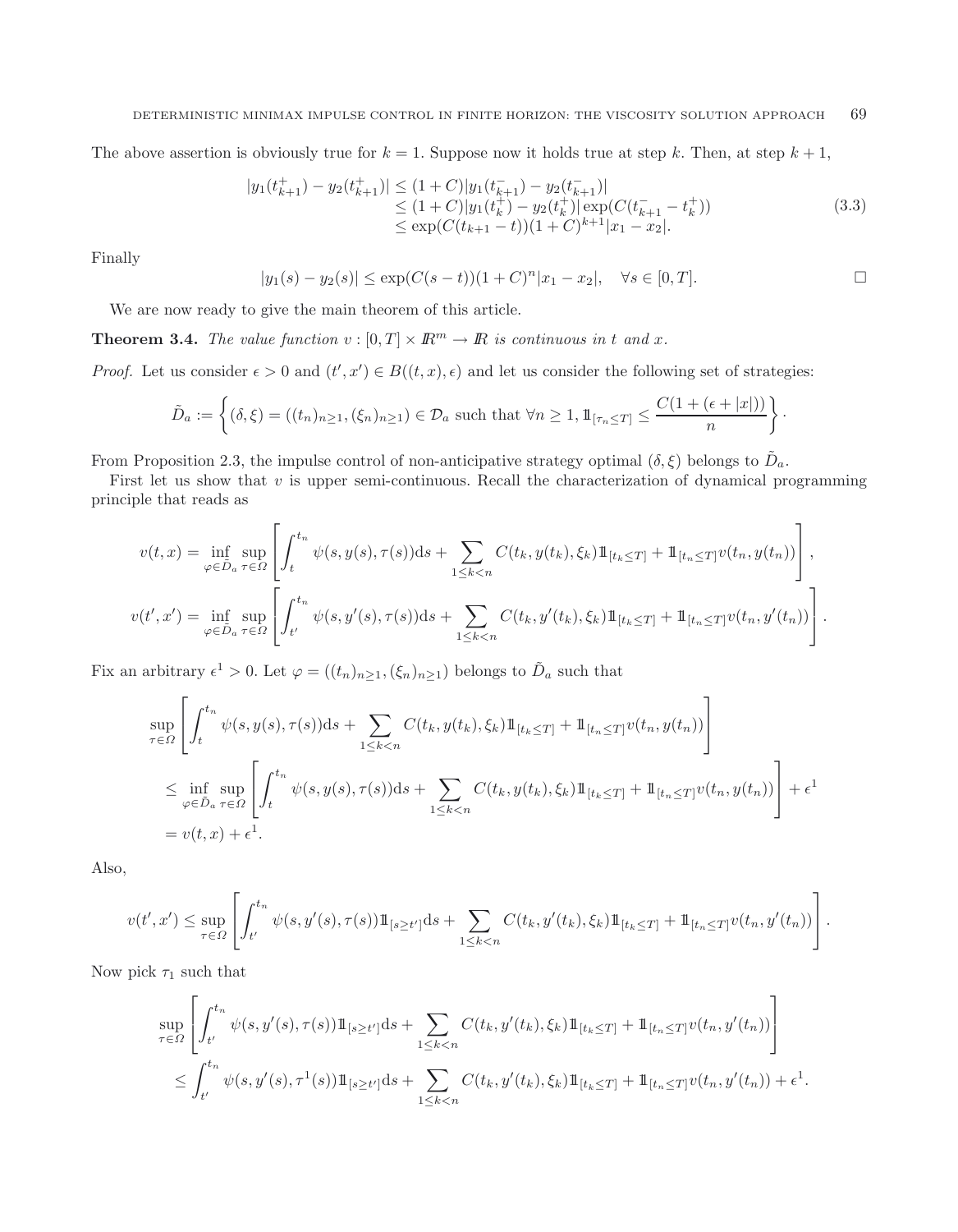Then

<span id="page-7-0"></span>
$$
v(t',x') - v(t,x) \leq \int_{t'}^{t_n} \psi(s,y'(s),\tau^1(s))1\!\!1_{\{s \geq t'\}}ds + \sum_{1 \leq k < n} C(t_k,y'(t_k),\xi_k)1\!\!1_{\{t_k \leq T\}}+ 1\!\!1_{\{t_n \leq T\}}v(t_n,y'(t_n))] - \int_{t}^{t_n} \psi(s,y(s),\tau^1(s))ds- \sum_{1 \leq k < n} C(t_k,y(t_k),\xi_k)1\!\!1_{\{t_k \leq T\}} - 1\!\!1_{\{t_n \leq T\}}v(t_n,y(t_n)) + 2\epsilon^1.
$$

Next w.l.o.g we assume that  $t' < t$ . Then we deduce that:

$$
v(t',x') - v(t,x) \leq \int_{t_0}^{t_n} \{ (\psi(s,y'(s),\tau^1(s)) - \psi(s,y(s),\tau^1(s))) \mathbb{1}_{[s \geq t]} \} ds + \int_{t_0}^{t_n} \psi(s,y'(s),\tau^1(s)) \mathbb{1}_{[t' \leq s < t]} ds + \sum_{1 \leq k < n} \{ C(t_k,y'(t_k),\xi_k) - C(t_k,y(t_k),\xi_k) \} \mathbb{1}_{[t_k \leq T]} + \mathbb{1}_{[t_n \leq T]} \{ v(t_n,y'(t_n)) - v(t_n,y(t_n)) \} + 2\epsilon^1 \leq \int_{t_0}^{t_n} \{ |\psi(s,y'(s),\tau^1(s)) - \psi(s,y(s),\tau^1(s))| \mathbb{1}_{[s \geq t]} \} + \int_{t_0}^{t_n} |\psi(s,y'(s),\tau^1(s))| \mathbb{1}_{[t' \leq s < t]} ds + n \max_{1 \leq k \leq n} |C(t_k,y'(t_k),\xi_k) - C(t_k,y(t_k),\xi_k)| + \mathbb{1}_{[t_n \leq T]} \{ |v(t_n,y'(t_n))| + |v(t_n,y(t_n))| \} + 2\epsilon^1.
$$
\n(3.4)

Using the uniform continuity of  $\psi$ , C in y and property [\(3.1\)](#page-5-0), then the right-hand side of [\(3.4\)](#page-7-0), the first and the second term converges to 0 as  $t'$  tends to  $t$  and  $x'$  tends to  $x$ .

Now let us focus on the last one. Since  $(\delta, \xi) \in \tilde{D}_a$  then

$$
\mathbb{1}_{[t_n \leq T]} \{|v(t_n, y'(t_n))| + |v(t_n, y(t_n))|\} \leq C \frac{(1+|x|^2+|x'|^2)}{n},
$$

where C is a constant which comes from the linear growth of  $\psi$  and G. Taking the limit as  $(t', x') \to (t, x)$  we obtain:

$$
\limsup_{(t',x') \to (t,x)} v(t',x') \le v(t,x) + C \frac{(1+|x|^2+|x'|^2)}{n} + 2\epsilon^1.
$$

As n and  $\epsilon^1$  are arbitrary then sending  $n \to +\infty$  and  $\epsilon^1 \to 0$ , to obtain:

$$
\limsup_{(t',x')\to(t,x)} v(t',x') \le v(t,x).
$$

Therefore  $v$  is upper semi-continuous.

Now we show that  $v$  is lower semi-continuous.

Fix an arbitrary  $\epsilon_2 > 0$ . Let  $\varphi_2 = ((t_n)_{n \geq 1}, (\xi_n)_{n \geq 1})$  belongs to  $\tilde{D}_a$  such that

$$
\sup_{\tau \in \Omega} \left[ \int_{t'}^{t_n} \psi(s, y'(s), \tau(s)) ds + \sum_{1 \le k < n} C(t_k, y'(t_k), \xi_k) 1\!\!1_{[t_k \le T]} + 1\!\!1_{[t_n \le T]} v(t_n, y'(t_n)) \right]
$$
\n
$$
\le \inf_{\varphi_2 \in \tilde{D}_a} \sup_{\tau \in \Omega} \left[ \int_t^{t_n} \psi(s, y'(s), \tau(s)) ds + \sum_{1 \le k < n} C(t_k, y'(t_k), \xi_k) 1\!\!1_{[t_k \le T]} + 1\!\!1_{[t_n \le T]} v(t_n, y(t_n)) \right] + \epsilon_2
$$
\n
$$
= v(t', x') + \epsilon_2.
$$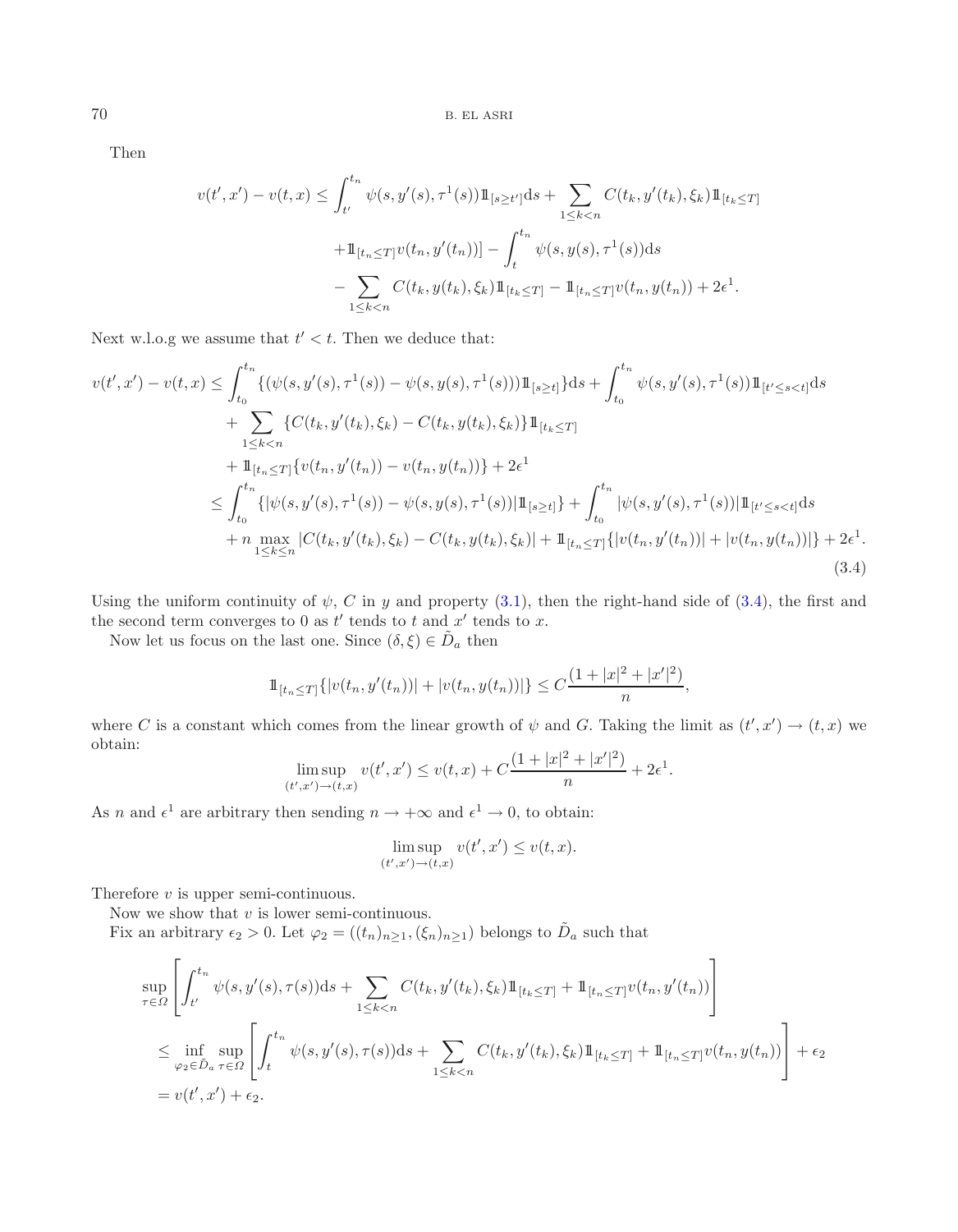Also,

$$
v(t,x) \leq \sup_{\tau \in \Omega} \left[ \int_t^{t_n} \psi(s,y(s),\tau(s)) \mathbb{1}_{[s \geq t]} ds + \sum_{1 \leq k < n} C(t_k,y(t_k),\xi_k) \mathbb{1}_{[t_k \leq T]} + \mathbb{1}_{[t_n \leq T]} v(t_n,y(t_n)) \right],
$$

now, pick  $\tau_2$  such that

$$
\sup_{\tau \in \Omega} \left[ \int_t^{t_n} \psi(s, y(s), \tau(s)) \mathbb{1}_{[s \ge t]} ds + \sum_{1 \le k < n} C(t_k, y(t_k), \xi_k) \mathbb{1}_{[t_k \le T]} + \mathbb{1}_{[t_n \le T]} v(t_n, y(t_n)) \right]
$$
\n
$$
\le \int_t^{t_n} \psi(s, y(s), \tau_2(s)) \mathbb{1}_{[s \ge t]} ds + \sum_{1 \le k < n} C(t_k, y(t_k), \xi_k) \mathbb{1}_{[t_k \le T]} + \mathbb{1}_{[t_n \le T]} v(t_n, y(t_n)) + \epsilon_2.
$$

Then

$$
v(t',x') - v(t,x) \ge \int_{t'}^{t_n} \psi(s,y'(s),\tau_2(s))ds + \sum_{1 \le k < n} C(t_k,y'(t_k),\xi_k)1\!\!1_{[t_k \le T]}
$$
  
+ 
$$
1\!\!1_{[t_n \le T]} v(t_n,y'(t_n))] - \int_{t}^{t_n} \psi(s,y(s),\tau_2(s))ds - 1\!\!1_{[t_n \le T]} v(t_n,y(t_n))
$$
  
- 
$$
\sum_{1 \le k < n} C(t_k,y(t_k),\xi_k)1\!\!1_{[t_k \le T]} - 2\epsilon_2.
$$

Next w.l.o.g we assume that  $t' < t$ . Then we deduce that:

$$
v(t',x') - v(t,x) \geq \int_{t_0}^{t_n} \{ (\psi(s,y'(s),\tau_2(s)) - \psi(s,y(s),\tau_2(s))) \mathbb{1}_{[s \geq t]} \} ds + \int_{t_0}^{t_n} \psi(s,y'(s),\tau_2(s)) \mathbb{1}_{[t' \leq s < t]} ds + \sum_{1 \leq k < n} \{ C(t_k,y'(t_k),\xi_k) - C(t_k,y(t_k),\xi_k) \} \mathbb{1}_{[t_k \leq T]} + \mathbb{1}_{[t_n \leq T]} \{ v(t_n,y'(t_n)) - v(t_n,y(t_n)) \} - 2\epsilon_2 \geq - \int_{t_0}^{t_n} \{ |\psi(s,y'(s),\tau_2(s)) - \psi(s,y(s),\tau_2(s))| \mathbb{1}_{[s \geq t]} \} ds - \int_{t_0}^{t_n} |\psi(s,y'(s),\tau_2(s))| \mathbb{1}_{[t' \leq s < t]} ds - n \max_{1 \leq k \leq n} |C(t_k,y'(t_k),\xi_k) - C(t_k,y(t_k),\xi_k)| - \mathbb{1}_{[t_n \leq T]} \{ |\psi(t_n,y'(t_n))| + |\psi(t_n,y(t_n))| \} - 2\epsilon_2.
$$
\n(3.5)

Using the uniform continuity of  $\psi$ , C in y and property [\(3.1\)](#page-5-0). Then the right-hand side of [\(3.4\)](#page-7-0) the first and the second term converges to 0 as  $t' \to t$  and  $x' \to x$ .

Now let us focus on the last one. Since  $((t_n)_{n\geq 1},(\xi_n)_{n\geq 1})$  be a admissible control then

$$
-\mathbb{1}_{[t_n\leq T]}\{|v(t_n,y'(t_n))|+|v(t_n,y(t_n))|\}\geq -C\frac{(1+|x|^2+|x'|^2)}{n},
$$

where C is a constant which come from the linear growth of  $\psi$  and G, taking the limit as  $(t',x') \to (t,x)$  to obtain:

$$
\liminf_{(t',x')\to(t,x)} v(t',x') \ge v(t,x) - C\frac{(1+|x|^2+|x'|^2)}{n} - 2\epsilon_2.
$$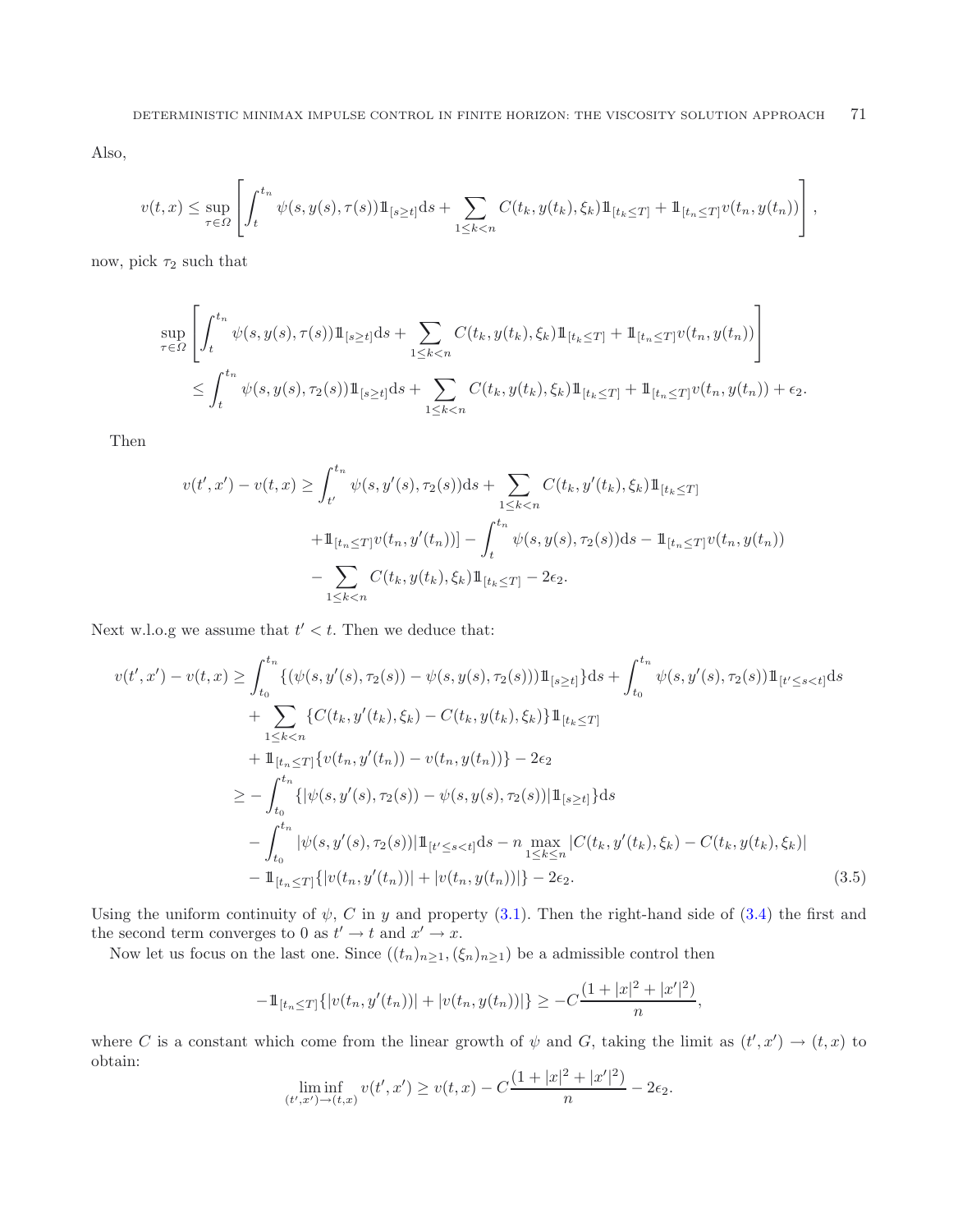As n and  $\epsilon_2$  are arbitraries then putting  $n \to +\infty$  and  $\epsilon_2 \to 0$  to obtain:

$$
\liminf_{(t',x')\to(t,x)} v(t',x') \ge v(t,x).
$$

Therefore v is lower semi-continuous. We then proved that v is continuous.  $\square$ 

### **3.3. Terminal value**

<span id="page-9-0"></span>Because of the possible jumps at the terminal time T, it is easy to see that, in general,  $v(t, x)$  does not tend to  $G(x)$  as t tends to T. Extend the set of jumps to include jumps of zero, meaning no jump. Call this extended set  $E_0$ , extend trivially the operator N to a function independent from t, and let

$$
G_1(x) = \inf_{\xi \in E_0} [G(x + g(T, x, \xi)) + C(T, x, \xi)] = \min\{G(x), N[G](T, x)\}.
$$
\n(3.6)

We know that G and C are uniformly continuous in x then  $G_1(x)$  is continuous. We claim

#### **Lemma 3.5.**

<span id="page-9-1"></span>
$$
v(t, x) \rightarrow G_1(x)
$$
 as  $t \rightarrow T$ .

*Proof.* Fix  $(t, x)$  and a strategy  $\varphi$ . As in the previous proof, for each  $\tau(\Delta)$ , gather all jumps of  $\varphi(\tau)$  if any, in jump  $\xi_1$  at the time T. Then we have

$$
|J(t, x, \varphi, \tau) - G(x + g(T, x, \xi_1)) - C(T, x, \xi_1)| \le C_x (T - t)
$$

or

$$
J(t, x, \varphi, \tau) = G(x + g(T, x, \xi_1)) + C(T, x, \xi_1) + O(T - t).
$$

The right hand side above only depends on  $\xi_1$ , not on  $\tau(.)$  itself. It follows that

$$
\inf_{\varphi} \sup_{\tau} J(t, x, \varphi, \tau) = \inf_{\xi \in E_0} [G(x + g(T, x, \xi)) + C(T, x, \xi)] + O(T - t)
$$
  
=  $G_1(x) + O(T - t)$ .

The result follows letting  $t \to T$ .

#### 4. Viscosity characterization of the value function

In this section we prove that the value function  $v$  is a viscosity solution of the Hamilton-Jacobi-Isaacs quasivariational inequality, that we replace by an equivalent QVI easier to investigate.

We now consider the following quasi-variational inequality (Isaacs equation):

$$
\max\left\{\min_{\tau\in\mathcal{K}}\left[-\frac{\partial v}{\partial t} - \frac{\partial v}{\partial x}f(t, x, \tau) - \psi(t, x, \tau)\right], v(t, x) - N[v](t, x)\right\} = 0,\tag{4.1}
$$

with the terminal condition:  $v(t, x) = G_1(x), x \in \mathbb{R}^m$ , where  $G_1$  is given by [\(3.6\)](#page-9-0).

Notice that it follows from hypothesis that the term in square brackets in [\(4.1\)](#page-9-1) above is continuous with respect to  $\tau$  so that the minimum in  $\tau$  over the compact  $\mathcal K$  exists.

Recall the notion of viscosity solution of QVI [\(4.1\)](#page-9-1).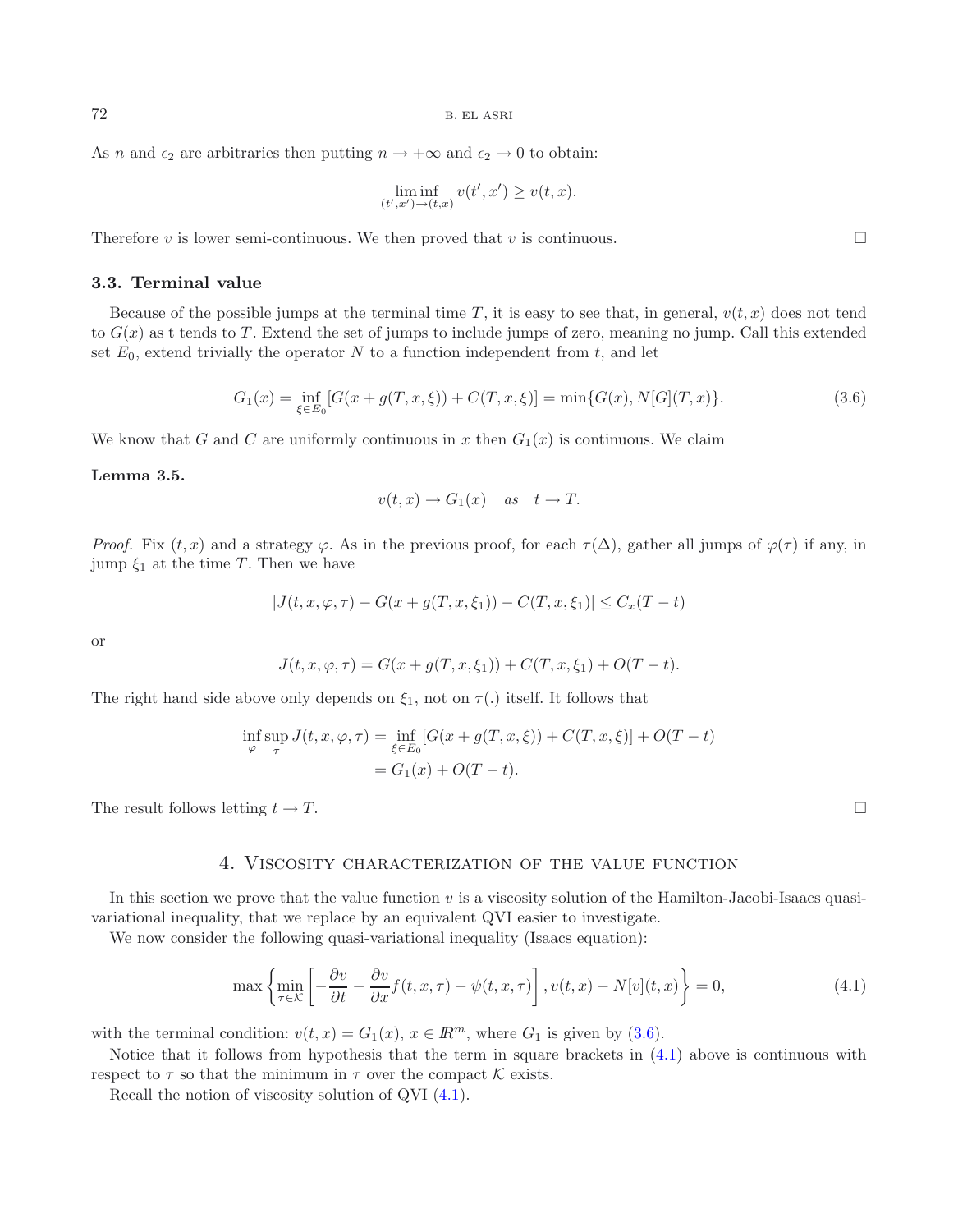**Definition 4.1.** Let v be a continuous function defined on  $[0, T] \times \mathbb{R}^m$ ,  $\mathbb{R}$ -valued and such that  $v(T, x) = G_1(x)$ for any  $x \in \mathbb{R}^m$ . The v is called:

(i) A viscosity supersolution of [\(4.1\)](#page-9-1) if for any  $(\overline{t}, \overline{x}) \in [t_0, T] \times \mathbb{R}^m$  and any function  $\varphi \in C^{1,2}([t_0, T] \times \mathbb{R}^m)$ such that  $\varphi(\bar{t}, \bar{x}) = v(\bar{t}, \bar{x})$  and  $(\bar{t}, \bar{x})$  is a local maximum of  $\varphi - v$ , we have:

$$
\max\left\{\min_{\tau\in\mathcal{K}}\left[-\frac{\partial\varphi}{\partial t} - \frac{\partial\varphi}{\partial x}f(\overline{t},\overline{x},\tau) - \psi(\overline{t},\overline{x},\tau)\right], v(\overline{t},\overline{x}) - N[v](\overline{t},\overline{x})\right\} \ge 0;\tag{4.2}
$$

(ii) a viscosity subsolution of [\(4.1\)](#page-9-1) if for any  $(\bar{t}, \bar{x}) \in [t_0, T] \times \mathbb{R}^m$  and any function  $\varphi \in C^{1,2}([t_0, T] \times \mathbb{R}^m)$  such that  $\varphi(\overline{t}, \overline{x}) = v(\overline{t}, \overline{x})$  and  $(\overline{t}, \overline{x})$  is a local minimum of  $\varphi - v$ , we have:

<span id="page-10-0"></span>
$$
\max\left\{\min_{\tau\in\mathcal{K}}\left[-\frac{\partial\varphi}{\partial t} - \frac{\partial\varphi}{\partial x}f(\overline{t},\overline{x},\tau) - \psi(\overline{t},\overline{x},\tau)\right], v(\overline{t},\overline{x}) - N[v](\overline{t},\overline{x})\right\} \le 0;\tag{4.3}
$$

(iii) a viscosity solution if it is both a viscosity supersolution and subsolution.

**Theorem 4.2.** *The value function* v *is the viscosity solution of the quasi-variational inequality* [\(4.1\)](#page-9-1)*.*

*Proof.* The viscosity property follows from the dynamic programming principle and is proved in  $[10]$ .

Now we give an equivalent of quasi-variational inequality  $(4.1)$ . In this section, we consider the new function Γ given by the classical change of variable  $\Gamma(t, x) = \exp(t)v(t, x)$ , for any  $t \in [t_0, T]$  and  $x \in \mathbb{R}^m$ . Of course, the function  $\Gamma$  is bounded from below and continuous with respect to its arguments.

A second property is given by the:

**Proposition 4.3.** v *is a viscosity solution of* [\(4.1\)](#page-9-1) *if and only if* Γ *is a viscosity solution to the following quasi-variational inequality in*  $[t_0, T] \times \mathbb{R}^m$ ,

$$
\max\left\{\min_{\tau} \left[ -\frac{\partial \Gamma}{\partial t} + \Gamma(t, x) - \frac{\partial \Gamma}{\partial x} f(t, x, \tau) - \exp(t)\psi(t, x, \tau) \right], \Gamma(t, x) - M[\Gamma](t, x) \right\} = 0,\tag{4.4}
$$

 $where M[\Gamma](t, x) = \inf_{\xi \in E} [\Gamma(t, x + g(t, x, \xi)) + \exp(t)C(t, x, \xi)].$  *The terminal condition for*  $\Gamma$  *is:*  $\Gamma(T, x) =$  $\exp(T)G_1(x)$  *in*  $\mathbb{R}^m$ .

### 5. Uniqueness of the solution of quasi-variational inequality

<span id="page-10-2"></span>We are going now to address the question of uniqueness of the viscosity solution of quasi-variational inequality [\(4.1\)](#page-9-1). We have the following:

**Theorem 5.1.** *The solution in viscosity sense of quasi-variational inequality* [\(4.1\)](#page-9-1) *is unique in the space of continuous functions on*  $[t_0, T] \times R^m$  *which satisfy a linear growth condition, i.e., in the space* 

$$
C := \{ \varphi : [0, T] \times \mathbb{R}^m \to \mathbb{R}, \text{ continuous and for any} \}
$$
  

$$
(t, x), \varphi(t, x) \le C(1 + |x|) \text{ for some constants } C \text{ and bounded from below} \}.
$$

*Proof.* We will show by contradiction that if u and w is a subsolution and a supersolution respectively for  $(4.4)$ then  $u \leq w$ . Therefore if we have two solutions of [\(4.4\)](#page-10-0) then they are obviously equal. Actually for some  $R > 0$ suppose there exists  $(\overline{t}, \overline{x}) \in [t_0, T] \times B_R \times \mathcal{I}$   $(B_R := \{x \in \mathbb{R}^m; |x| < R\})$  such that:

<span id="page-10-1"></span>
$$
\max_{t,x}(u(t,x) - w(t,x)) = u(\overline{t}, \overline{x}) - w(\overline{t}, \overline{x}) = \eta > 0.
$$
\n(5.1)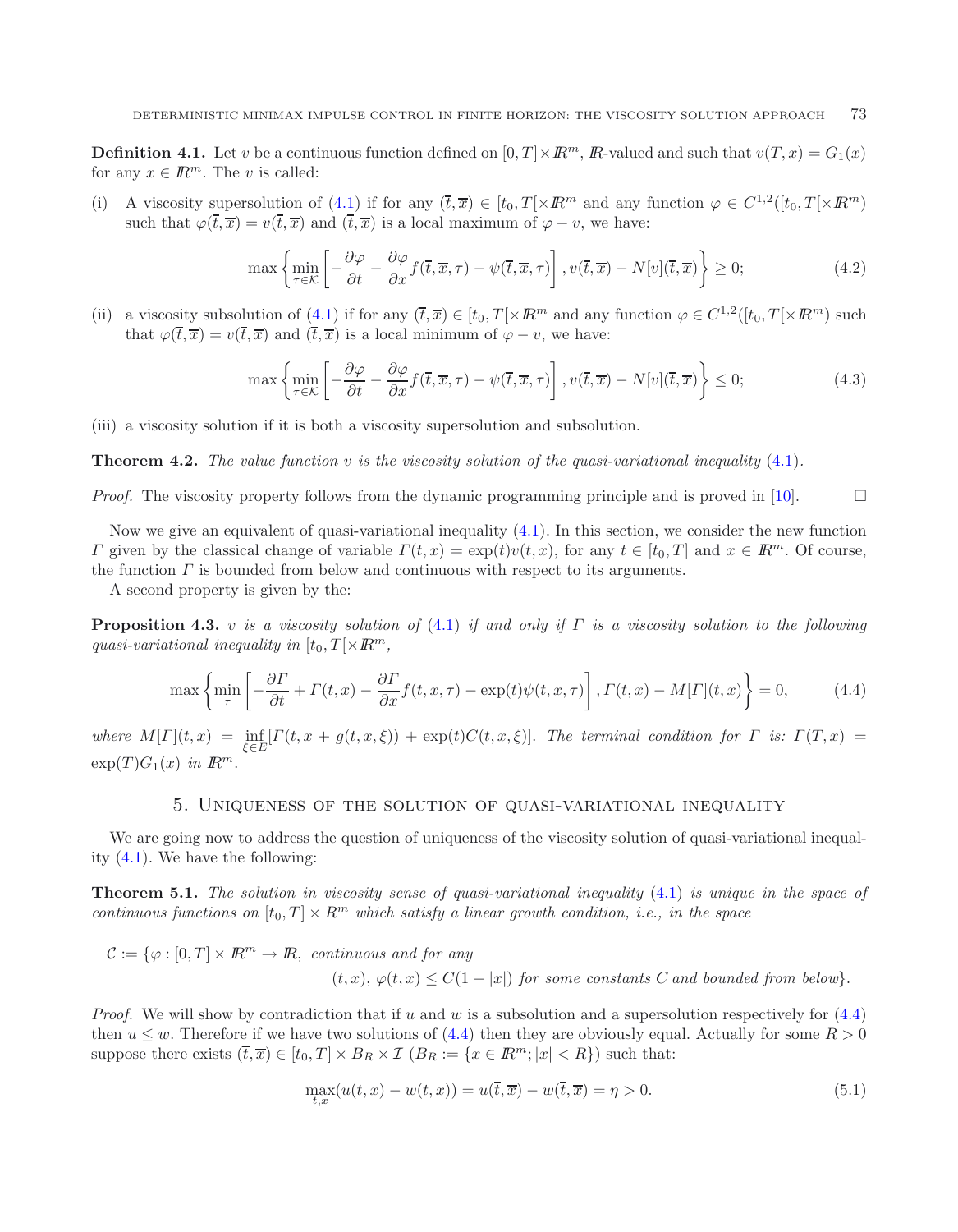Let us take  $\theta$ ,  $\lambda$  and  $\beta \in (0, 1]$  small enough. Then, for a small  $\epsilon > 0$ , let us define:

$$
\Phi_{\epsilon}(t,x,y) = (1-\lambda)u(t,x) - w(t,y) - \frac{1}{2\epsilon}|x-y|^2 - \theta(|x-\overline{x}|^4 + |y-\overline{x}|^4) - \beta(t-\overline{t})^2. \tag{5.2}
$$

By the linear growth assumption on u and w, there exists a  $(t_{\epsilon}, x_{\epsilon}, y_{\epsilon}) \in [t_0, T] \times B_R \times B_R$ , for R large enough, such that:

$$
\Phi_{\epsilon}(t_{\epsilon}, x_{\epsilon}, y_{\epsilon}) = \max_{(t,x,y)} \Phi_{\epsilon}(t, x, y).
$$

On the other hand, from  $2\Phi_{\epsilon}(t_{\epsilon}, x_{\epsilon}, y_{\epsilon}) \geq \Phi_{\epsilon}(t_{\epsilon}, x_{\epsilon}, x_{\epsilon}) + \Phi_{\epsilon}(t_{\epsilon}, y_{\epsilon}, y_{\epsilon})$ , we have

$$
\frac{1}{\epsilon}|x_{\epsilon} - y_{\epsilon}|^2 \le (1 - \lambda)(u(t_{\epsilon}, x_{\epsilon}) - u(t_{\epsilon}, y_{\epsilon})) + (w(t_{\epsilon}, x_{\epsilon}) - w(t_{\epsilon}, y_{\epsilon})),\tag{5.3}
$$

and consequently  $\frac{1}{\epsilon}|x_{\epsilon}-y_{\epsilon}|^2$  is bounded, and as  $\epsilon \to 0$ ,  $|x_{\epsilon}-y_{\epsilon}| \to 0$ . Since u and w are uniformly continuous on  $[0, T] \times \overline{B}_R$ , then  $\frac{1}{2\epsilon} |x_{\epsilon} - y_{\epsilon}|^2 \to 0$  as  $\epsilon \to 0$ .

Since

$$
(1 - \lambda)u(\overline{t}, \overline{x}) - w(\overline{t}, \overline{x}) \leq \Phi_{\epsilon}(t_{\epsilon}, x_{\epsilon}, y_{\epsilon}) \leq (1 - \lambda)u(t_{\epsilon}, x_{\epsilon}) - w(t_{\epsilon}, y_{\epsilon}),
$$

it follow as  $\lambda \to 0$  and the continuity of u and w that, up to a subsequence,

<span id="page-11-0"></span>
$$
(t_{\epsilon}, x_{\epsilon}, y_{\epsilon}) \rightarrow (\overline{t}, \overline{x}, \overline{x}). \tag{5.4}
$$

Next let us show that  $t_{\epsilon} < T$ . Actually if  $t_{\epsilon} = T$  then,

$$
\Phi_{\epsilon}(\overline{t}, \overline{x}, \overline{x}) \leq \Phi_{\epsilon}(T, x_{\epsilon}, y_{\epsilon}),
$$

and,

$$
(1 - \lambda)u(\overline{t}, \overline{x}) - w(\overline{t}, \overline{x}) \le (1 - \lambda)\exp(T)G_1(x_{\epsilon}) - \exp(T)G_1(y_{\epsilon}) - \beta(T - t_{\epsilon})^2,
$$

since  $u(T,x_{\epsilon}) = \exp(T)G_1(x_{\epsilon}), w(T,y_{\epsilon}) = \exp(T)G_1(y_{\epsilon})$  and  $G_1$  is uniformly continuous on  $\overline{B}_R$ . Then as  $\lambda \to 0$ we have,

$$
\eta \le -\beta (T - \overline{t})^2
$$
  

$$
\eta < 0,
$$

which yields a contradiction and we have  $t_{\epsilon} \in [t_0, T)$ . We now claim that:

$$
w(t_{\epsilon}, y_{\epsilon}) - \inf_{\xi \in E} [w(t_{\epsilon}, y_{\epsilon} + g(t_{\epsilon}, y_{\epsilon}, \xi)) + \exp(t_{\epsilon}) C(t_{\epsilon}, y_{\epsilon}, \xi)] < 0.
$$
 (5.5)

Indeed if

$$
w(t_{\epsilon}, y_{\epsilon}) - \inf_{\xi \in E} [w(t_{\epsilon}, y_{\epsilon} + g(t_{\epsilon}, y_{\epsilon}, \xi)) + \exp(t_{\epsilon}) C(t_{\epsilon}, y_{\epsilon}, \xi)] \ge 0,
$$

then from Proposition 3.2 we have:

$$
w(t_{\epsilon}, y_{\epsilon}) - \inf_{\xi \in E} [w(t_{\epsilon}, y_{\epsilon} + g(t_{\epsilon}, y_{\epsilon}, \xi)) + \exp(t_{\epsilon}) C(t_{\epsilon}, y_{\epsilon}, \xi)] = 0,
$$

then there exist  $\xi_1 \in E$  and small  $\epsilon_1 > 0$  such that:

$$
w(t_{\epsilon}, y_{\epsilon}) - w(t_{\epsilon}, y_{\epsilon} + g(t_{\epsilon}, y_{\epsilon}, \xi_1)) - \exp(t_{\epsilon})C(t_{\epsilon}, y_{\epsilon}, \xi_1) \geq -\epsilon_1.
$$

From the subsolution property of  $u(t_{\epsilon}, x_{\epsilon})$ , we have

$$
u(t_{\epsilon}, x_{\epsilon}) - \inf_{\xi \in E} [u(t_{\epsilon}, x_{\epsilon} + g(t_{\epsilon}, x_{\epsilon}, \xi)) + \exp(t_{\epsilon}) C(t_{\epsilon}, x_{\epsilon}, \xi)] \leq 0,
$$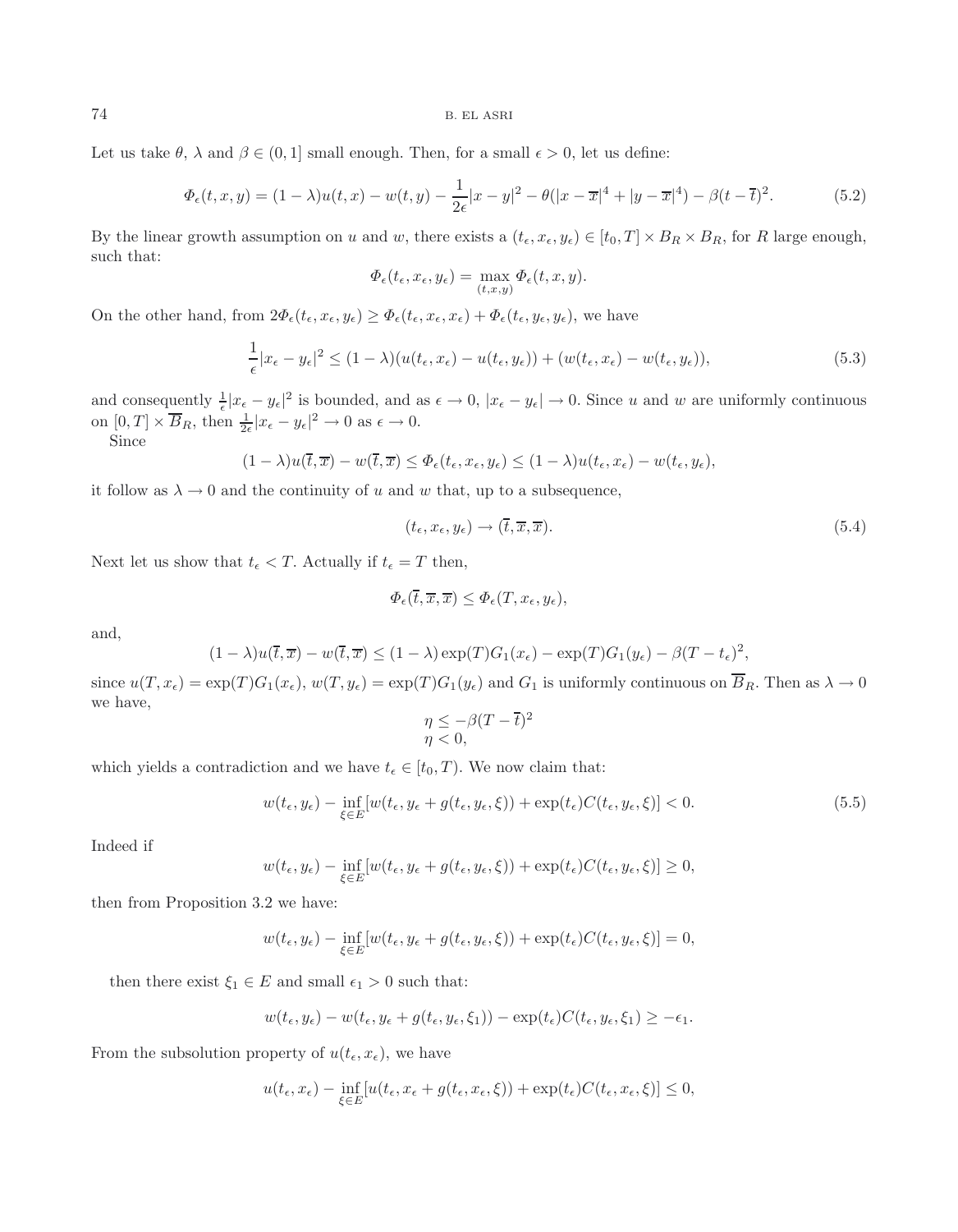then

$$
u(t_{\epsilon}, x_{\epsilon}) - u(t_{\epsilon}, x_{\epsilon} + g(t_{\epsilon}, x_{\epsilon}, \xi_1)) - \exp(t_{\epsilon})C(t_{\epsilon}, x_{\epsilon}, \xi_1) \leq 0.
$$

It follows that:

$$
(1 - \lambda)(u(t_{\epsilon}, x_{\epsilon}) - w(t_{\epsilon}, y_{\epsilon}) - [(1 - \lambda)u(t_{\epsilon}, x_{\epsilon} + g(t_{\epsilon}, x_{\epsilon}, \xi_1)) - w(t_{\epsilon}, y_{\epsilon} + g(t_{\epsilon}, y_{\epsilon}, \xi_1))]
$$
  
\n
$$
\leq (1 - \lambda) \exp(t_{\epsilon}) C(t_{\epsilon}, x_{\epsilon}, \xi_1) - \exp(t_{\epsilon}) C(t_{\epsilon}, y_{\epsilon}, \xi_1) + \epsilon_1.
$$

Now since  $C \ge \alpha > 0$ , then

<span id="page-12-0"></span>
$$
(1 - \lambda)(u(t_{\epsilon}, x_{\epsilon}) - w(t_{\epsilon}, y_{\epsilon}) - [(1 - \lambda)u(t_{\epsilon}, x_{\epsilon} + g(t_{\epsilon}, x_{\epsilon}, \xi_1)) - w(t_{\epsilon}, y_{\epsilon} + g(t_{\epsilon}, y_{\epsilon}, \xi_1))]
$$
  
< 
$$
< -\lambda \alpha + \exp(t_{\epsilon})C(t_{\epsilon}, x_{\epsilon}, \xi_1) - \exp(t_{\epsilon})C(t_{\epsilon}, y_{\epsilon}, \xi_1) + \epsilon_1.
$$

But this contradicts the definition of [\(5.1\)](#page-10-1), since C, u, w is uniformly continuous on  $[0, T] \times \overline{B}_R$  and sending  $\epsilon_1 \rightarrow 0$  and the claim [\(5.5\)](#page-11-0) holds.

Next let us denote

$$
\varphi_{\epsilon}(t,x,y) = \frac{1}{2\epsilon}|x-y|^2 + \theta(|x-\overline{x}|^4 + |y-\overline{x}|^4) + \beta(t-\overline{t})^2.
$$
\n(5.6)

Then we have:

$$
\begin{cases}\nD_t \varphi_{\epsilon}(t, x, y) = 2\beta(t - \overline{t}), \\
D_x \varphi_{\epsilon}(t, x, y) = \frac{1}{\epsilon}(x - y) + 4\theta(x - \overline{x})|x - \overline{x}|^2, \\
D_y \varphi_{\epsilon}(t, x, y) = -\frac{1}{\epsilon}(x - y) + 4\theta(y - \overline{x})|y - \overline{x}|^2.\n\end{cases}
$$
\n(5.7)

Let  $c, d \in \mathbb{R}$  such that

$$
c + d = 2\beta (t_{\epsilon} - \overline{t}).\tag{5.8}
$$

Taking now into account  $(5.5)$ ,  $(5.8)$ , and the definition of viscosity solution, we get:

$$
\min_{\tau} \left[ -c + (1 - \lambda)u(t_{\epsilon}, x_{\epsilon}) - \left\langle \frac{1}{\epsilon} (x_{\epsilon} - y_{\epsilon}) + 4\theta (x_{\epsilon} - \overline{x}) | x_{\epsilon} - \overline{x} |^{2}, f(t_{\epsilon}, x_{\epsilon}, \tau) \right\rangle - (1 - \lambda) \exp(t_{\epsilon}) \psi(t_{\epsilon}, x_{\epsilon}, \tau) \right] \le 0
$$
\n(5.9)

and

$$
\min_{\tau} \left[ d + w(t_{\epsilon}, y_{\epsilon}) - \left\langle \frac{1}{\epsilon} (x_{\epsilon} - y_{\epsilon}) - 4\theta (y_{\epsilon} - \overline{x}) | y_{\epsilon} - \overline{x} |^{2}, f(t_{\epsilon}, y_{\epsilon}, \tau) \right\rangle - \exp(t_{\epsilon}) \psi(t_{\epsilon}, y_{\epsilon}, \tau) \right] \ge 0, \tag{5.10}
$$

which implies that:

$$
-c - d + (1 - \lambda)u(t_{\epsilon}, x_{\epsilon}) - w(t_{\epsilon}, y_{\epsilon})
$$
  
\n
$$
\leq \min_{\tau} \left[ -\left\langle \frac{1}{\epsilon} (x_{\epsilon} - y_{\epsilon}) - 4\theta (y_{\epsilon} - \overline{x}) | y_{\epsilon} - \overline{x} |^{2}, f(t_{\epsilon}, y_{\epsilon}, \tau) \right\rangle - \exp(t_{\epsilon}) \psi(t_{\epsilon}, y_{\epsilon}, \tau) \right]
$$
  
\n
$$
- \min_{\tau} \left[ -\left\langle \frac{1}{\epsilon} (x_{\epsilon} - y_{\epsilon}) + 4\theta (x_{\epsilon} - \overline{x}) | x_{\epsilon} - \overline{x} |^{2}, f(t_{\epsilon}, x_{\epsilon}, \tau) \right\rangle - (1 - \lambda) \exp(t_{\epsilon}) \psi(t_{\epsilon}, x_{\epsilon}, \tau) \right],
$$
  
\n
$$
\leq \sup_{\tau} \left[ \left\langle \frac{1}{\epsilon} (x_{\epsilon} - y_{\epsilon}) + 4\theta (x_{\epsilon} - \overline{x}) | x_{\epsilon} - \overline{x} |^{2}, f(t_{\epsilon}, x_{\epsilon}, \tau) \right\rangle + (1 - \lambda) \exp(t_{\epsilon}) \psi(t_{\epsilon}, x_{\epsilon}, \tau) \right]
$$
  
\n
$$
- \sup_{\tau} \left[ \left\langle \frac{1}{\epsilon} (x_{\epsilon} - y_{\epsilon}) - 4\theta (y_{\epsilon} - \overline{x}) | y_{\epsilon} - \overline{x} |^{2}, f(t_{\epsilon}, y_{\epsilon}, \tau) \right\rangle + \exp(t_{\epsilon}) \psi(t_{\epsilon}, y_{\epsilon}, \tau) \right],
$$
  
\n
$$
\leq \sup_{\tau} \left[ \left\langle \frac{1}{\epsilon} (x_{\epsilon} - y_{\epsilon}), f(t_{\epsilon}, x_{\epsilon}, \tau) - f(t_{\epsilon}, y_{\epsilon}, \tau) \right\rangle
$$
  
\n
$$
+ \langle 4\theta (x_{\epsilon} - \overline{x}) | x_{\epsilon} - \overline{x} |^{2}, f(t_{\epsilon}, x_{\epsilon}, \tau) \rangle + \langle 4\theta (y_{\epsilon} - \overline{x}) | y_{\epsilon} - \overline{x} |^{2}, f(t_{\epsilon}, y_{\epsilon}, \tau) \rangle
$$
  
\n
$$
+ (1 - \lambda) \exp(t_{\epsilon
$$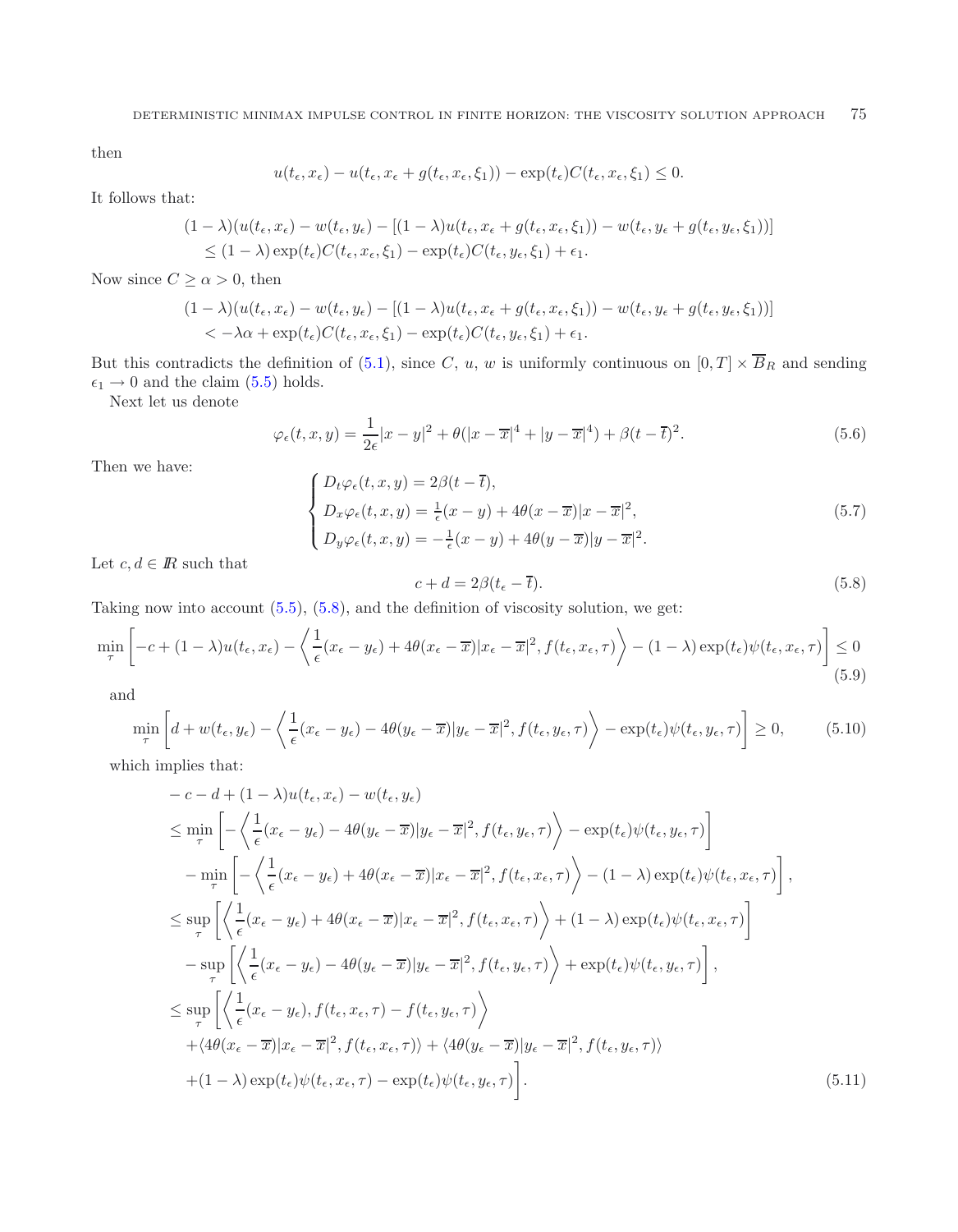Now, from  $(2.3)$ , we get:

$$
\left\langle \frac{1}{\epsilon}(x_{\epsilon}-y_{\epsilon}), f(t_{\epsilon}, x_{\epsilon}, \tau) - f(t_{\epsilon}, y_{\epsilon}, \tau) \right\rangle \leq \frac{C}{\epsilon} |x_{\epsilon}-y_{\epsilon}|^2.
$$

Next

$$
\langle 4\theta(x_{\epsilon} - \overline{x})|x_{\epsilon} - \overline{x}|^{2}, f(t_{\epsilon}, x_{\epsilon}, \tau) \rangle \le 4C\theta|x_{\epsilon}||x_{\epsilon} - \overline{x}|^{3},
$$

and finally,

$$
\langle 4\theta(y_{\epsilon}-\overline{x})|y_{\epsilon}-\overline{x}|^2, f(t_{\epsilon},y_{\epsilon},\tau)\rangle \le 4C\theta|y_{\epsilon}||y_{\epsilon}-\overline{x}|^3.
$$

Taking in to account

<span id="page-13-4"></span>
$$
c + d = 2\beta(t_{\epsilon} - \overline{t}).
$$

So that by plugging into  $(5.12)$  and note that  $\lambda > 0$  we obtain:

$$
-2\beta(t_{\epsilon}-\overline{t}) + (1-\lambda)u(t_{\epsilon},x_{\epsilon}) - w(t_{\epsilon},y_{\epsilon}) \leq \frac{C}{\epsilon}|x_{\epsilon} - y_{\epsilon}|^{2} + 4C\theta|x_{\epsilon}||x_{\epsilon} - \overline{x}|^{3} + 4C\theta|y_{\epsilon}||y_{\epsilon} - \overline{x}|^{3} + \sup(1-\lambda)\exp(t_{\epsilon})\psi(t_{\epsilon},x_{\epsilon},\tau) - \exp(t_{\epsilon})\psi(t_{\epsilon},y_{\epsilon},\tau)].
$$
\n(5.12)

By sending  $\epsilon \to 0$ ,  $\lambda \to 0$ ,  $\theta \to 0$  and taking into account of the continuity of  $\psi$ , we obtain  $\eta \leq 0$  which is a contradiction. The proof of Theorem [5.1](#page-10-2) is now complete.  $\Box$ 

As an example of a use of this result in mathematical finance, one may consider the option pricing problem of references [\[4](#page-13-5),[5\]](#page-13-6). If the piecewise linear transaction costs are replaced by a more realistic piecewise affine cost, *i.e.* a fixed cost is charged for any transaction in addition to a variable part, then the problem at hand is exactly that considered here.

*Acknowledgements.* The author thanks gratefully Prof. A. Popier for the fructuous discussions during the preparation of this paper. I also would like to thank the referees for their careful reading and for their helpful comments and suggestions that led to considerable improvements in the paper.

## **REFERENCES**

- <span id="page-13-1"></span>[1] G. Barles, Deterministic impulse control problems. SIAM J. Control Optim. **23** (1985) 419–432.
- [2] E.N. Barron, L.C. Evans and R. Jensen, Viscosity solutions of Isaaes' equations and differential games with Lipschitz controls. J. Differential Equations **53** (1984) 213–233.
- <span id="page-13-0"></span>[3] A. Bensoussan and J.L. Lions, Impulse Control and Quasi-Variational Inequalities. Bordes, Paris (1984)
- <span id="page-13-5"></span>[4] P. Bernhard, A robust control approach to option pricing including transaction costs. Annals of International Society of Dynamic Games, Birk¨auser, Boston **7** (2005) 391–416.
- <span id="page-13-6"></span>[5] P. Bernhard, N. El Farouq and S. Thiery, An impulsive differential game arising in finance with interesting singularities. Annals of International Society of Dynamic Games, Birk¨auser, Boston **8** (2006) 335–363.
- [6] M. Crandall, H. Ishii and P.L. Lions, Users guide to viscosity solutions of second order partial differential equations, Bull. Amer. Math. Soc. **27** (1992) 1–67.
- [7] S. Dharmatti and M. Ramaswamy, Zero-sum differential games involving hybrid controls. J. Optim. Theory Appl. **128** (2006) 75–102.
- [8] S. Dharmatti and A.J. Shaiju, Infinite dimensional differential games with hybrid controls. Proc. Indian Acad. Sci. Math. **117** (2007) 233–257.
- [9] B. El Asri, Optimal multi-modes switching problem in infinite horizon. Stoc. Dyn. **10** (2010) 231–261.
- <span id="page-13-3"></span><span id="page-13-2"></span>[10] N. El Farouq, G. Barles and P. Bernhard, Deterministic minimax impulse control. Appl. Math. Optim. (2010) DOI: 10.1007/s00245-009-9090-0.
- [11] L.C. Evans and P.E. Souganidis, Differential games and representation formulas for the solution of Hamilton-Jacobi-Isaacs equations. Indiana Univ. J. Math. **33** (1984) 773–797.
- [12] W.H. Fleming, The convergence problem for differential games. Ann. Math. Study **52** (1964) 195–210.
- [13] P.L. Lions, Generalized Solutions of Hamilton-Jacobi Equations. Pitman, London (1982)
- [14] P.L. Lions and P.E. Souganidis, Differential games, optimal control and directional derivatives of viscosity solutions of Bellmans and Isaacs equations. SIAM J. Control Optim. **23** (1985) 566–583.